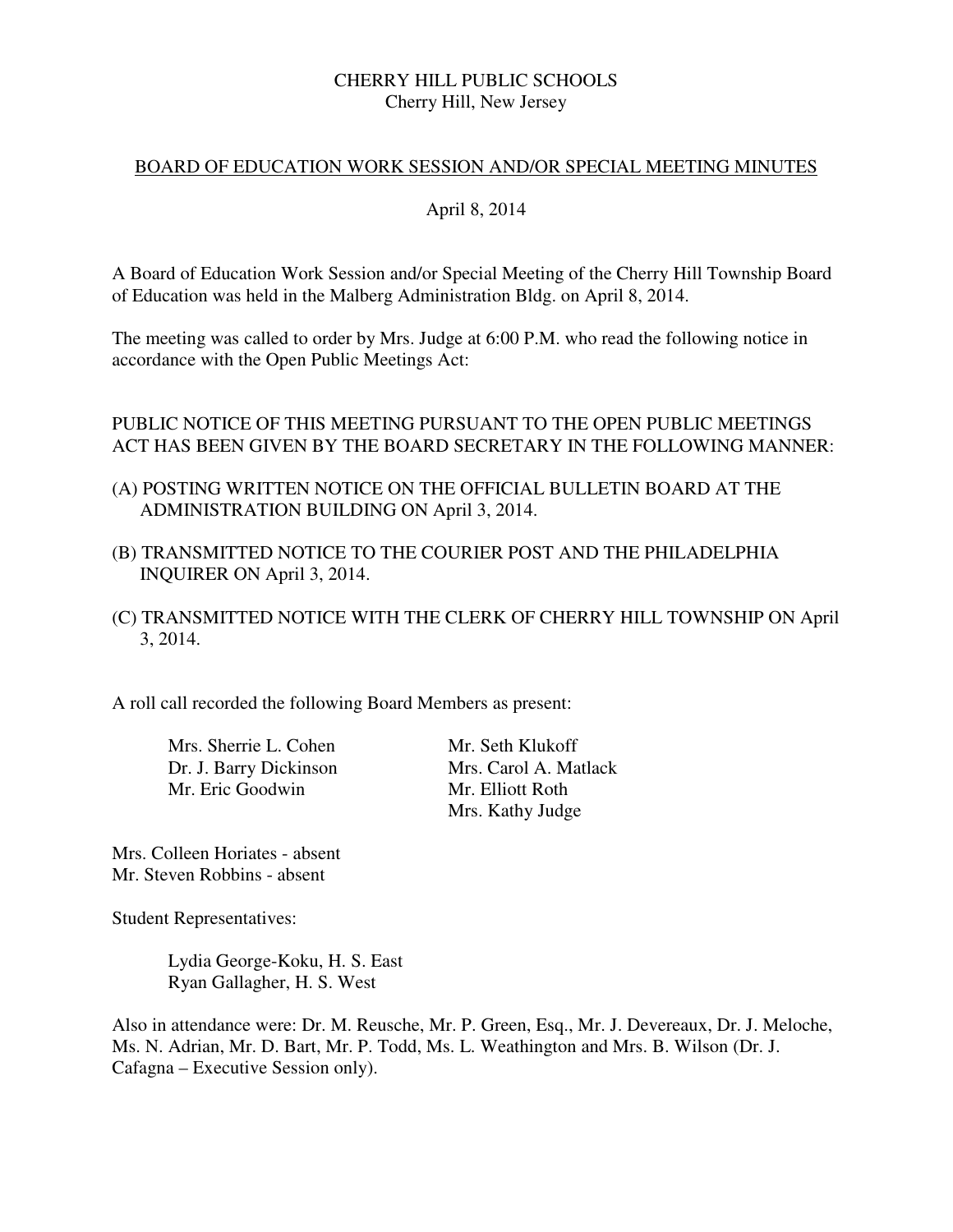Board of Education Work Session and Special Action Meeting Minutes April 8, 2014

Mrs. Judge read the following notice in accordance with the Open Public Meetings Act at 6:00 P.M.

RESOLVED, PURSUANT TO THE OPEN PUBLIC MEETINGS ACT THAT THE BOARD MEETS IN CLOSED SESSION AT THIS TIME TO DISCUSS CONFIDENTIAL MATTERS PERTAINING TO STUDENT MATTERS AND AN HUMAN RESOURCES MATTER. IT IS EXPECTED THAT THE MATTERS DISCUSSED IN CLOSED SESSION SHALL BE MADE PUBLIC AS SOON AS THE NEED FOR CONFIDENTIALITY NO LONGER EXISTS.

Mrs. Cohen and Mr. Roth seconded a motion to go into regular Session at 7:05 p.m.

Mrs. Judge called the Board of Education Work Session and Special meeting to order in public session from the Executive Session.

Mrs. Judge led the Pledge of Allegiance.

Public Discussion:

There being no public discussion, Mrs. Judge called the meeting to order for the purpose of considering and voting on the items presented on the Special Action Agenda which is incorporated as part of the minutes on pages 3 through 15 which follow.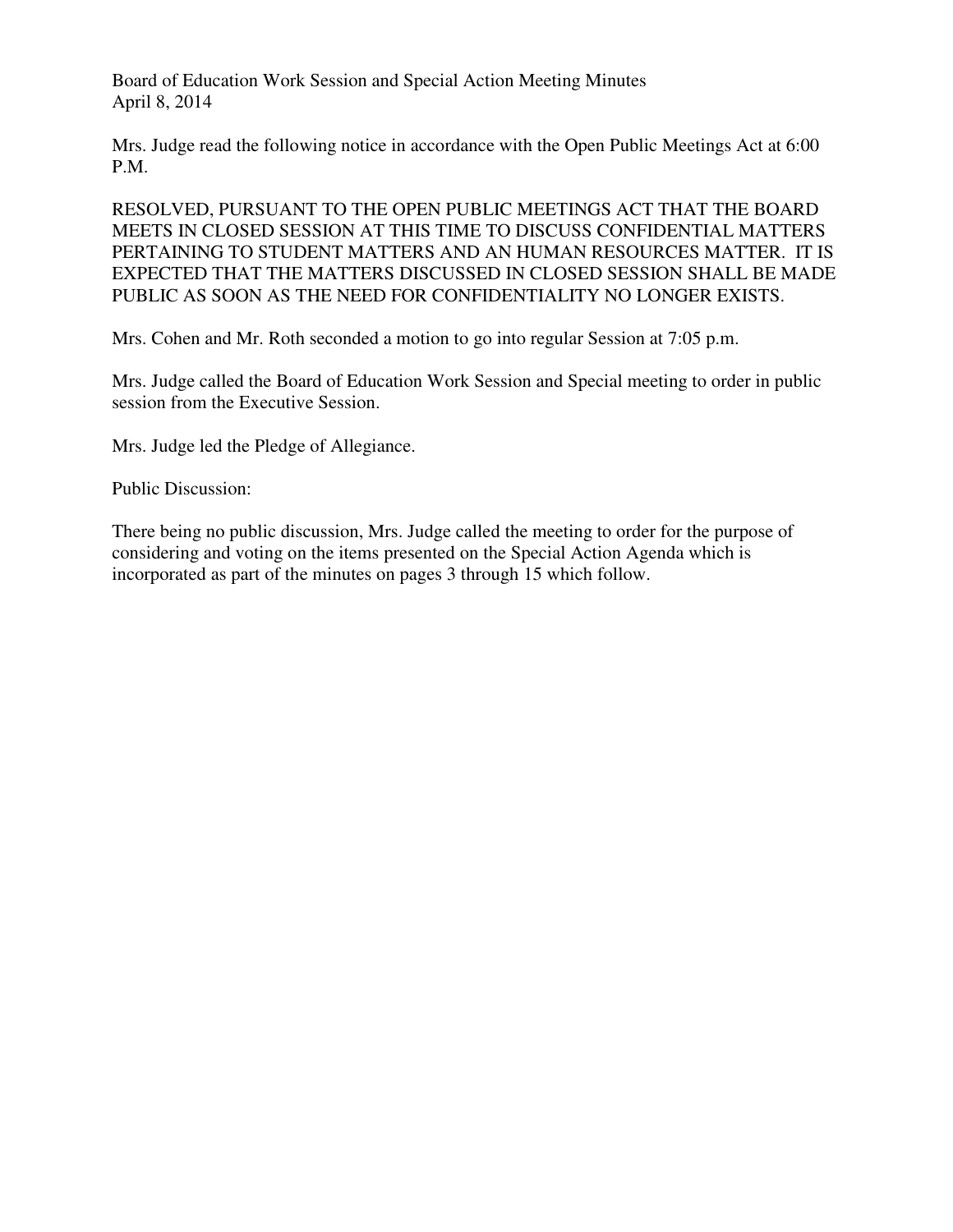### **A. CURRICULUM & INSTRUCTION**

#### **Board Goals**

- **Continue to improve student achievement at all grade levels for all students and close achievement gaps where they exist.**
- **Create a cost-effective budget that provides for educational resources as well as preventive maintenance and ongoing facilities improvement in all schools.**
- **Enhance communication with and outreach to internal and external stakeholders.**
- **Enhance relationships with internal stakeholders through effective hiring and retention practices and staff training programs.**

The Superintendent recommends the following:

- 1. Approval of Attendance at Conferences and Workshops for the 2013-2014 school year
- 2. Approval of Transportation Agreement

#### **ITEM 1. APPROVAL OF ATTENDANCE AT CONFERENCES AND WORKSHOPS FOR THE 2013-2014 SCHOOL YEAR**

WHEREAS, certain Cherry Hill School District employees have requested authorization to attend the conference(s)/workshop(s) listed below, and

WHEREAS, the attendance of each employee at the specified conference/workshop is educationally necessary, fiscally prudent and 1) directly related to and within the scope of the employee's current responsibilities and the District's professional development plan, and 2) critical to the instructional needs of the District or furthers the efficient operation of the District;

NOW, THEREFORE, BE IT RESOLVED, that the Cherry Hill Board of Education authorizes the attendance of the employees at the specified conferences/workshops listed below, and be it

FURTHER RESOLVED, that the Board hereby determines that the estimated expenses related to the authorized travel listed below are justified and THEREFORE authorizes payment of any registration fees and reimbursement of statutorily authorized travel expenditures to the designated employees, not to exceed District budgetary limitations and to be in accordance with the provisions of *N.J.S.A.* 18A:11-12, the District's travel policy and procedures, State travel payment guidelines established by the Department of Treasury in NJOMB circular letter 08-13- OMB, and with guidelines established by the federal Office of Management and Budget:

| # | <b>NAME</b>                       | <b>CONFERENCE</b>                                                                             | <b>DATE</b>                                                                | <b>COST</b><br><b>NOT TO EXCEED</b>                                        |
|---|-----------------------------------|-----------------------------------------------------------------------------------------------|----------------------------------------------------------------------------|----------------------------------------------------------------------------|
| A | LaCoyya<br>Weathington<br>Central | Sexual Harassment,<br>Employment Discrimination $&$<br>Affirmative Action, Monroe<br>Twp., NJ | 4/28/14<br>(date changed -<br><i>previously BOE</i><br>approved<br>9/24/13 | \$188.22<br>Registration/Tolls/<br>Mileage/Parking<br><b>General Funds</b> |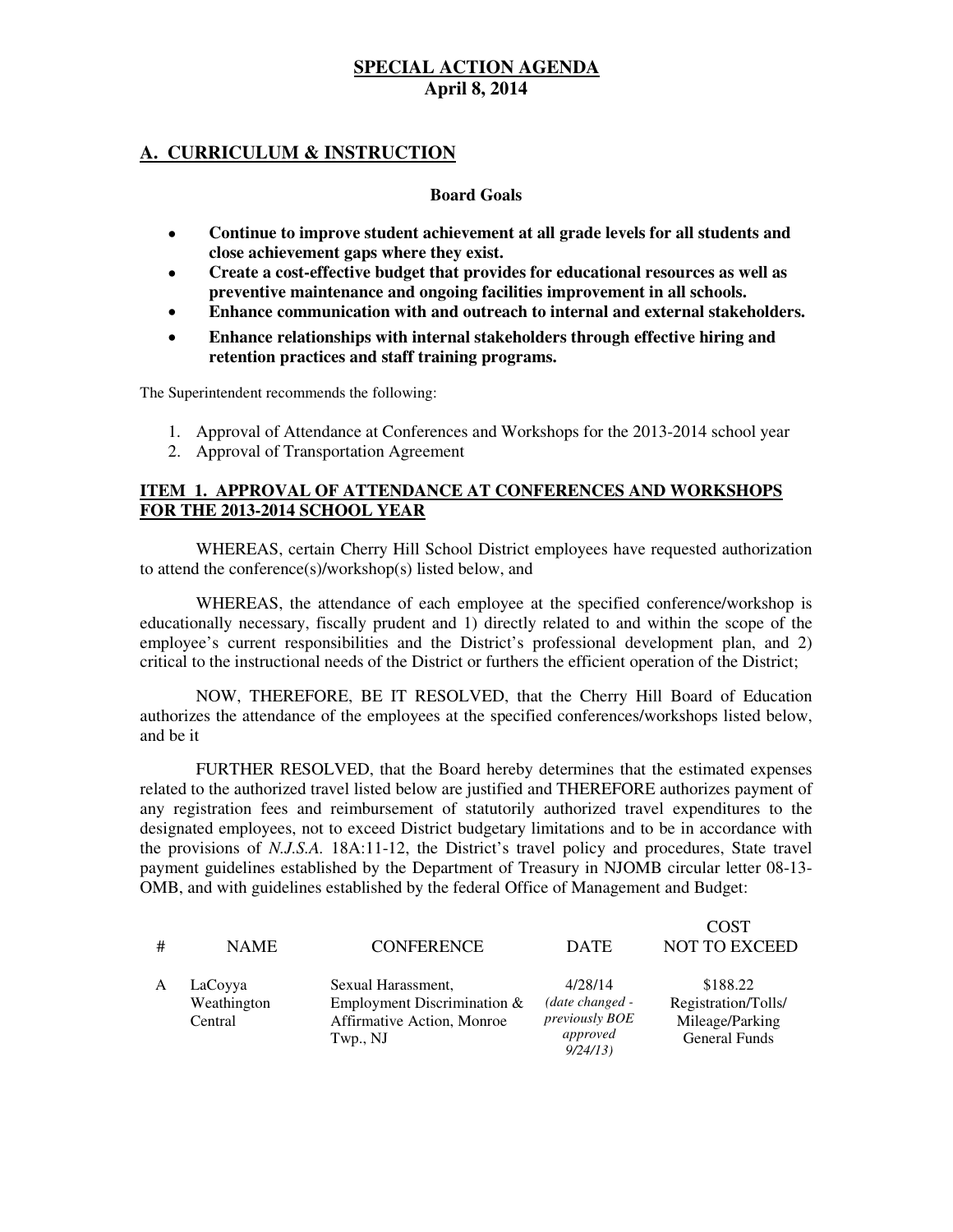### **A. CURRICULUM & INSTRUCTION**

| #             | <b>NAME</b>                  | <b>CONFERENCE</b>                                                 | <b>DATE</b>     | <b>COST</b><br><b>NOT TO EXCEED</b>                                                          |
|---------------|------------------------------|-------------------------------------------------------------------|-----------------|----------------------------------------------------------------------------------------------|
| B             | Cheryl Melleby<br>West H.S.  | DECA Int'l. Career<br>Development Conference,<br>Atlanta, Georgia | $5/3 - 7, 2014$ | \$1727.40<br>Registration/Air/<br><b>Airport Transfers/</b><br>Meals<br><b>General Funds</b> |
| $\mathcal{C}$ | Heidi Brunswick<br>West H.S. | DECA Int'l. Career<br>Development Conference,<br>Atlanta, Georgia | $5/3 - 7, 2014$ | \$1727.40<br>Registration/Air/<br><b>Airport Transfers/</b><br>Meals<br><b>General Funds</b> |
| D             | Peggy Hager<br>East H.S.     | DECA Int'l. Career<br>Development Conference,<br>Atlanta, Georgia | $5/3 - 7, 2014$ | \$1727.40<br>Registration/Air/<br><b>Airport Transfers/</b><br>Meals<br><b>General Funds</b> |
| E             | Greg deWolf<br>East H.S.     | DECA Int'l. Career<br>Development Conference,<br>Atlanta, Georgia | $5/3 - 7, 2014$ | \$1727.40<br>Registration/Air/<br><b>Airport Transfers/</b><br>Meals<br><b>General Funds</b> |
| $\mathbf{F}$  | Kathy Ford<br>East H.S.      | DECA Int'l. Career<br>Development Conference,<br>Atlanta, Georgia | $5/3 - 7, 2014$ | \$1727.40<br>Registration/Air/<br><b>Airport Transfers/</b><br>Meals<br><b>General Funds</b> |

# **ITEM 2. APPROVAL OF TRANSPORTATION AGREEMENT**

Resolved, that the Cherry Hill Board of Education approves the Transportation Agreement with the parents of student 2000608 and authorizes its President and Secretary to execute same on behalf of the Board.

Motion Mrs. Matlack Second Mr. Klukoff Vote Ayes - 7 No - 0 Mrs. Horiates – absent Mr. Robbins - absent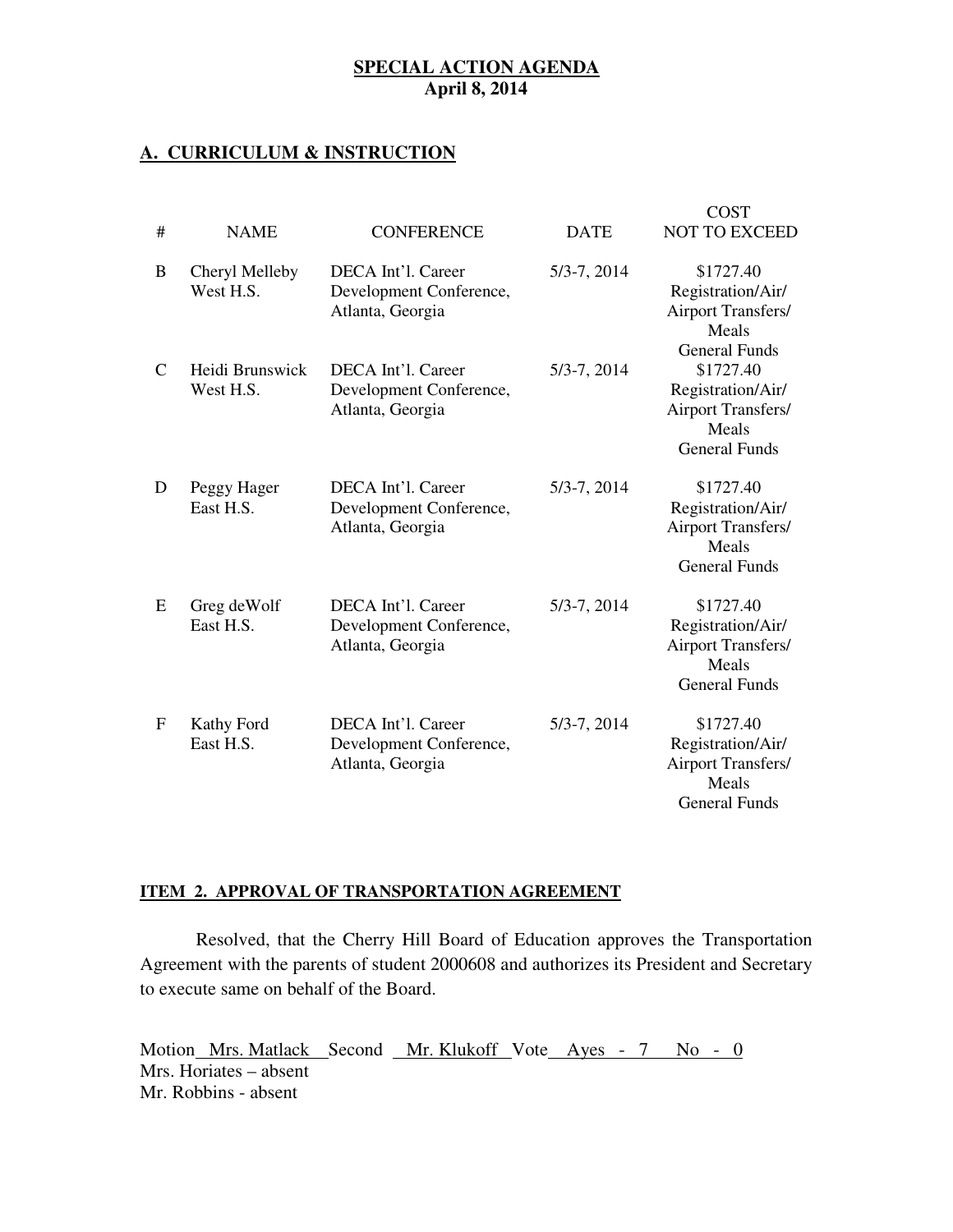#### **B. BUSINESS AND FACILITIES**

#### **Board Goals**

- **Continue to improve student achievement at all grade levels for all students and close achievement gaps where they exist.**
- **Create a cost-effective budget that provides for education resources as well as preventive maintenances and ongoing facilities improvement in all schools.**
- **Enhance communication with and outreach to internal and external stakeholders.**
- **Enhance relationships with internal stakeholders through effective hiring and retention practices and staff training programs**

#### *The Superintendent recommends the following:*

*1. Approval of Bill List* 

# **ITEM 1. FINANCIAL REPORTS**

### **APPROVAL OF BILL LIST**

 It is recommended that the Bill List dated April 8, 2014 in the amount of \$1,173,367.56 be approved as submitted.

Motion: Mr.Roth Second: Mr. Goodwin Vote: Ayes - 7 No - 0 Mrs. Horiates – absent Mr. Robbins – absent

### EXCEPTION:

Item #1 (Approval of Bill List - Cooper Health System) Motion Mr. Roth Second Mr. Goodwin Vote Ayes -  $6$  No -  $0-1^*$ \*Mrs. Judge abstained due to a conflict of interest with Cooper Health System Mrs. Horiates – absent Mr. Robbins – absent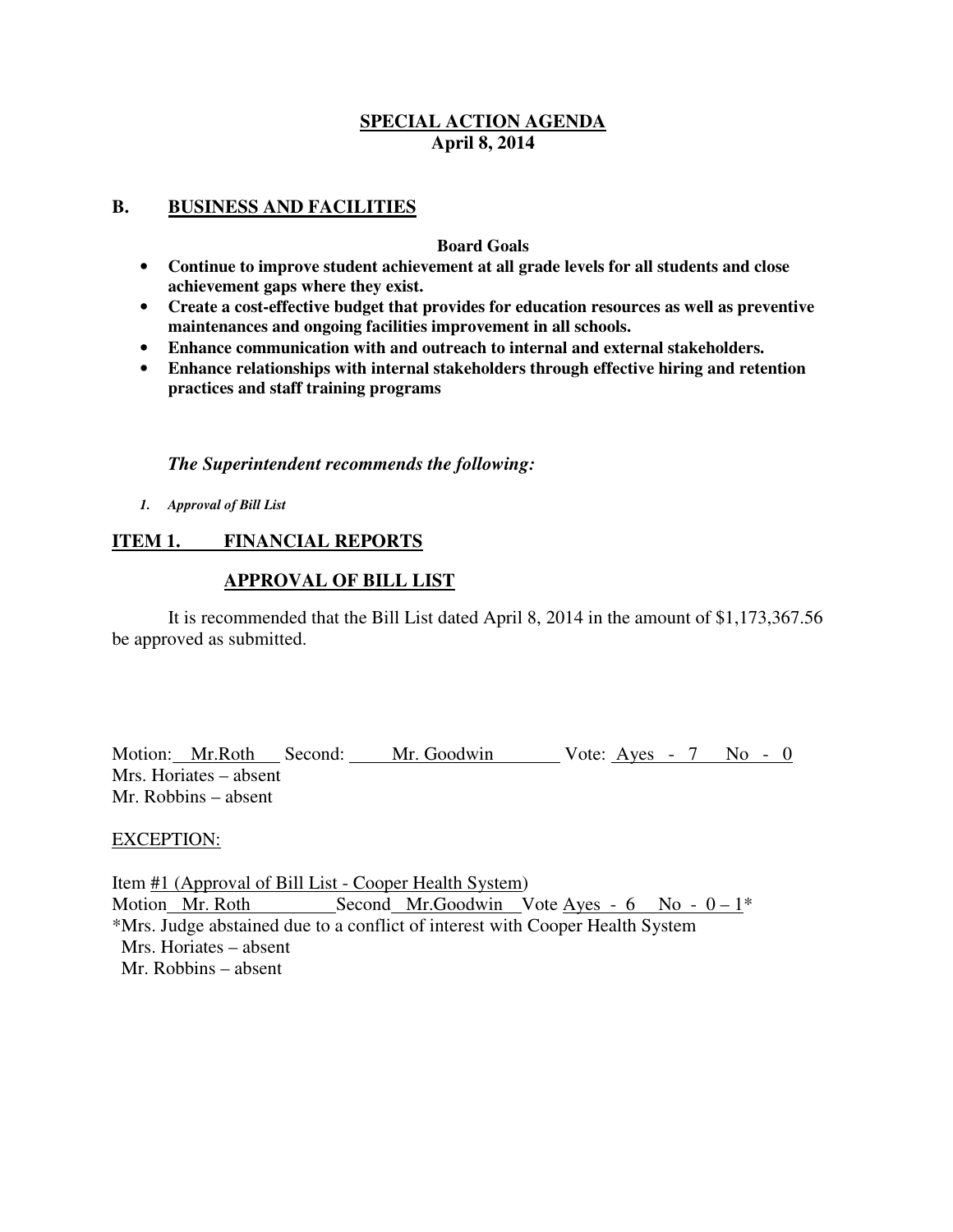# **C. HUMAN RESOURCES/NEGOTIATIONS**

### **Board Goals**

- **Continue to improve student achievement at all grade levels for all students and close achievement gaps where they exist.**
- **Create a cost-effective budget that provides for education resources as well as preventive maintenance and ongoing facilities improvement in all schools.**
- **Enhance communication with and outreach to internal and external stakeholders.**
- **Enhance relationships with internal stakeholders through effective hiring and retention practices and staff training programs**

### The Superintendent recommends the following:

- 1. Termination of Employment—Certificated
- 2. Termination of Employment—Non-Certificated
- 3. Appointments—Certificated
- 4. Appointments—Non-Certificated
- 5. Assignment/Salary Change—Certificated
- 6 Assignment/Salary Change—Non-Certificated
- 7. Other Compensation—Certificated
- 8. Other Compensation—Non-Certificated
- 9. Other Motions
- 10. Approval of Sidebar Agreement

# **ITEM 1. TERMINATION OF EMPLOYMENT—CERTIFICATED**

(a) Resignations

### **RECOMMENDATION:**

It is recommended that the separation from employment of the following employees be approved for the reasons listed and all resignations listed are hereby accepted on the dates listed below.

| Name                   | Assignment                                                                | <b>Effective Date</b> | Reason     |
|------------------------|---------------------------------------------------------------------------|-----------------------|------------|
| Jill Davila            | Kilmer-.5 Resource Room/Kingston-<br>.5 Kindergarten Inclusion (\$52,878) | 7/01/14               | Personal   |
| <b>Bradley Smith</b>   | Rosa-Special Education<br>$(\$53,108)$                                    | 7/01/14               | Personal   |
| Amy Walsh              | Mann-Special Education (\$54,368)                                         | 7/01/14               | Personal   |
| Portia Fudala          | CHHS West-Science (\$73,479)                                              | 7/01/14               | Personal   |
| Elisa Batterman-Sutton | Barton-Resource Room (\$101,060)                                          | 7/01/14               | Retirement |
| <b>Matthew Carr</b>    | <b>CHHS East-English</b><br>(\$101,060)                                   | 7/01/14               | Retirement |
| Betsey Kirk            | Kingston-Grade $4$ (\$97,169)                                             | 7/01/14               | Retirement |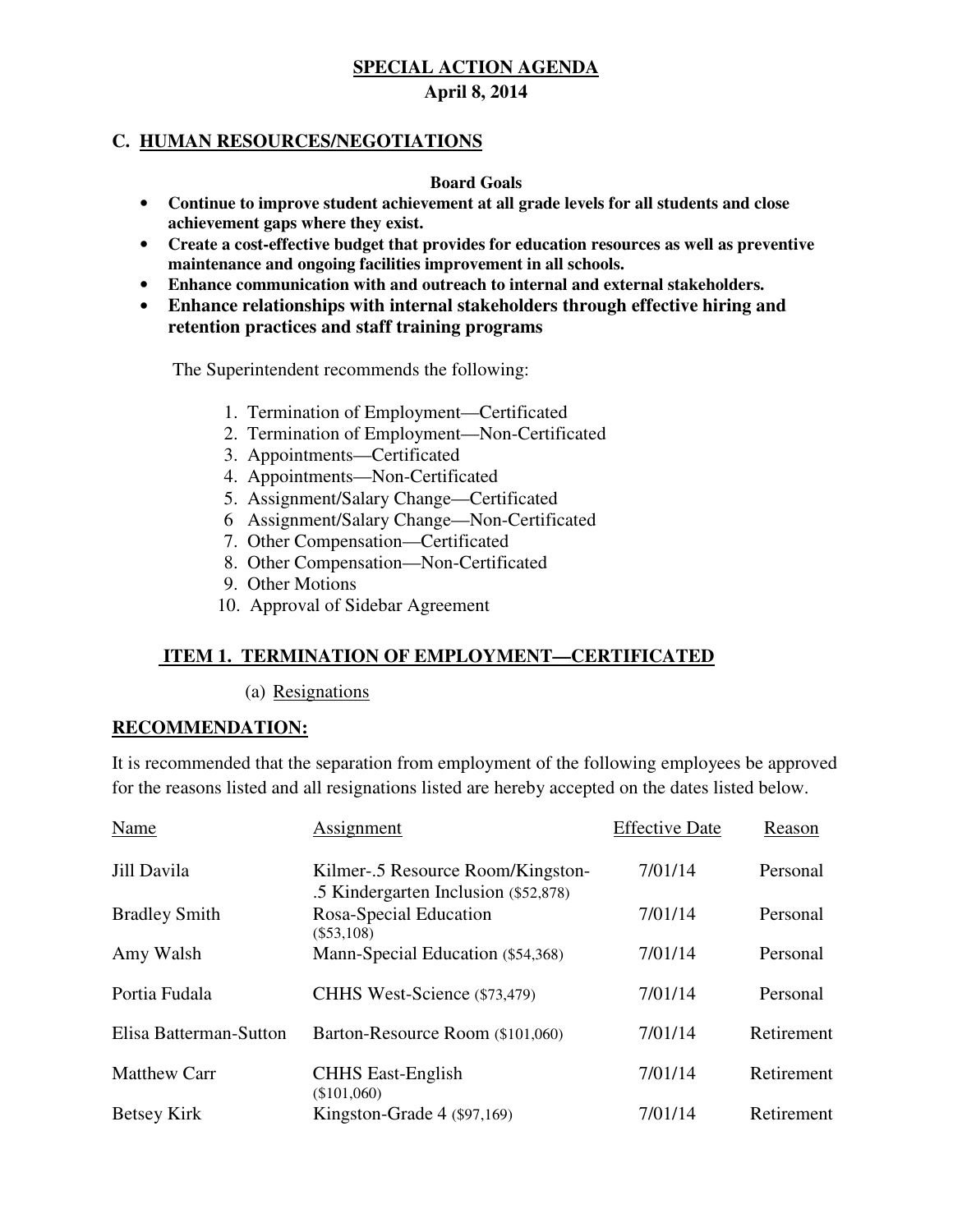# **C. HUMAN RESOURCES/NEGOTIATIONS**

# **ITEM 1. TERMINATION OF EMPLOYMENT—CERTIFICATED** - continued

| <b>Name</b>     | Assignment                                         | <b>Effective Date</b> | Reason     |
|-----------------|----------------------------------------------------|-----------------------|------------|
| Valerie Furlong | Stockton/Cooper-Special<br>Education $(\$101,060)$ | 7/01/14               | Retirement |

# **ITEM 2. TERMINATION OF EMPLOYMENT—NON-CERTIFICATED**

(a) Resignations

#### **RECOMMENDATION:**

It is recommended that the separation from employment of the following employee be approved for the reason listed and all resignations listed are hereby accepted on the dates listed below.

| Name                 | Assignment                                                                 | <b>Effective Date</b> | Reason   |
|----------------------|----------------------------------------------------------------------------|-----------------------|----------|
| <b>Bobbet Lattie</b> | <b>CHHS West-Exceptional</b><br><b>Educational Assistant</b><br>(\$13,836) | 3/28/14               | Personal |
| Edwige Luma          | Sharp-Program Aide,<br><b>SACC</b>                                         | 3/24/14               | Personal |
| <b>Holly Johnson</b> | Beck-Educational<br>Assistant (\$10,943)                                   | 4/07/14               | Personal |
| Jamie Swartz         | Paine-Educational<br>Assistant $(\$10,211)$                                | 4/01/14               | Personal |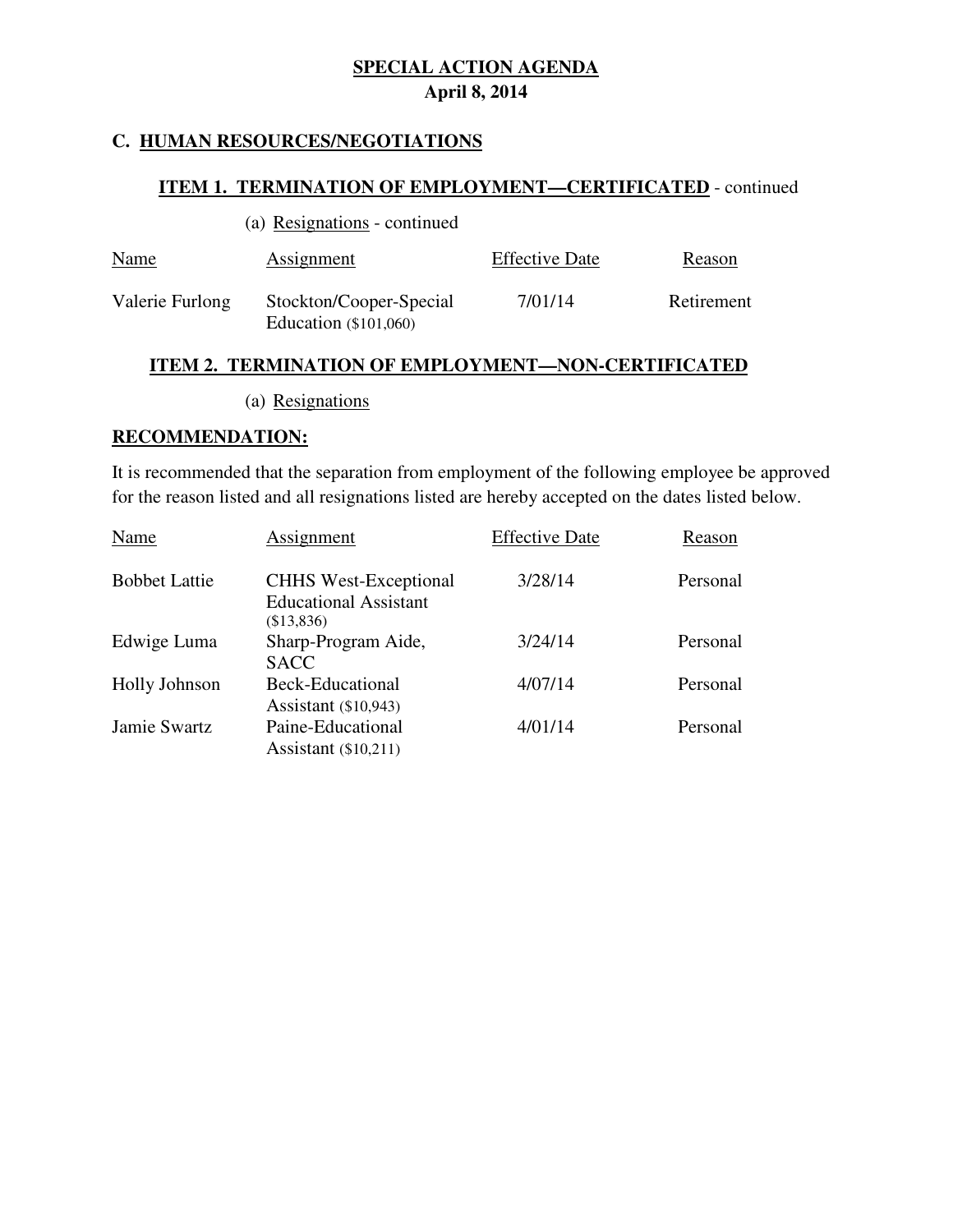# **C. HUMAN RESOURCES/NEGOTIATIONS**

# **ITEM 3. APPOINTMENTS—CERTIFICATED**

(a) Regular

# **RECOMMENDATION:**

It is recommended that the persons listed be appointed to the positions indicated in accord with the data presented.

| Name               | Assignment                                                                                                               | <b>Effective Date</b>                  | Salary                                  |
|--------------------|--------------------------------------------------------------------------------------------------------------------------|----------------------------------------|-----------------------------------------|
| Eileen<br>Tronosky | Carusi-Language Arts (Replacement<br>substitute for E. Nieradka on leave of<br>absence-budget #11-130-100-101-45-0100)   | 3/27/14-6/30/14<br>(revised for dates) | \$48,377 prorated<br>(Bachelors-step 1) |
| Natalie Wolf       | Carusi-Language Arts (Replacement<br>substitute for O. Minio on leave of absence-<br>budget #11-130-100-101-45-0100)     | 5/01/14-6/30/14                        | \$48,377 prorated<br>(Bachelors-step 1) |
| Jamie Swartz       | Paine-Special Education (Replacement)<br>substitute for D. Hawkey on leave of<br>absence-budget #11-212-100-101-27-0100) | 4/01/14-6/30/14                        | \$48,377 prorated<br>(Bachelors-step 1) |

(b) Environmental Education Resident Program

# **RECOMMENDATION:**

Clifford Ireland be approved as a substitute for the Environmental Education Resident Program for the 2013-14 school year effective 3/01/14-6/01/14 at the rate of 1/187 of starting salary per diem for \$247.47 Tuesday through Thursday and \$75 for Friday. Monies budgeted from account #11-130-100-66-2000.

### (c) Environmental Education Resident Program

# **RECOMMENDATION:**

It is recommended that Amy Tomalin be approved to provide Occupational therapy services for the 2013-14 Environmental Education Resident Program from 10/22/13-10/24/13 at the rate of \$29.73/hr (not to exceed 12.5 hrs-total \$371.63). Monies budgeted from account #11-130-100-101- 66-2000.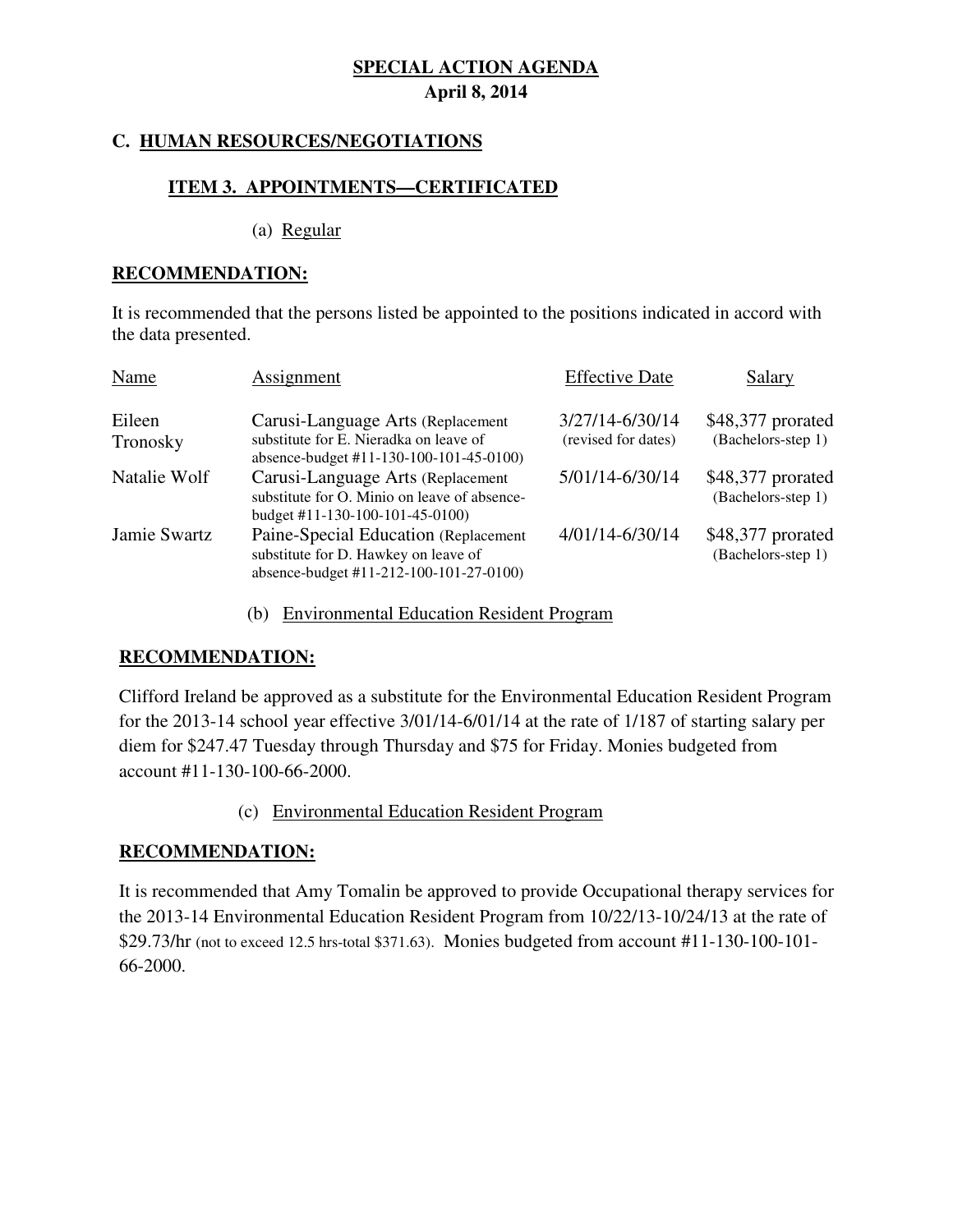# **C. HUMAN RESOURCES/NEGOTIATIONS**

# **ITEM 3. APPOINTMENTS-CERTIFICATED** - continued

|                        | (d) Co-Curricular                                                                      |                       |         |
|------------------------|----------------------------------------------------------------------------------------|-----------------------|---------|
| Name                   | Assignment                                                                             | <b>Effective Date</b> | Stipend |
| <b>Charles Simmons</b> | <b>CHHS East-Volunteer, LaCrosse</b>                                                   | 4/08/14-6/30/14       |         |
| Joseph Cucinotti       | <b>CHHS East-Assistant Coach,</b><br>Boys Tennis (budget #11-402-100-<br>$100-50-0101$ | 9/01/13-6/30/14       | \$2398  |

# **ITEM 4. APPOINTMENTS—NON-CERTIFICATED**

(a) Regular

# **RECOMMENDATION:**

It is recommended that the persons listed be appointed to the positions indicated in accord with the data presented.

| Name                 | Assignment                                                                                            | <b>Effective Date</b> | Hourly Rate/<br>Salary |
|----------------------|-------------------------------------------------------------------------------------------------------|-----------------------|------------------------|
| Olimpia Espinal      | <b>CHHS East-Cleaner</b><br>(Replacing P. Cuevas-budget)<br>$#11-000-262-50-0100$                     | 3/26/14-6/30/14       | $$28,179$ prorated     |
| Sharon Zbik          | Sharp-Educational<br>Assistant (Replacing D.<br>Travers-30 hrs/wk-budget #11-<br>204-100-106-30-0100) | 3/31/14-6/30/14       | \$9.25                 |
| <b>Steffy Joseph</b> | Harte-Educational<br>Assistant (Replacing D.<br>Sarkees-30 hrs/wk-budget #11-<br>213-100-106-09-0100) | 3/31/14-6/30/14       | \$9.25                 |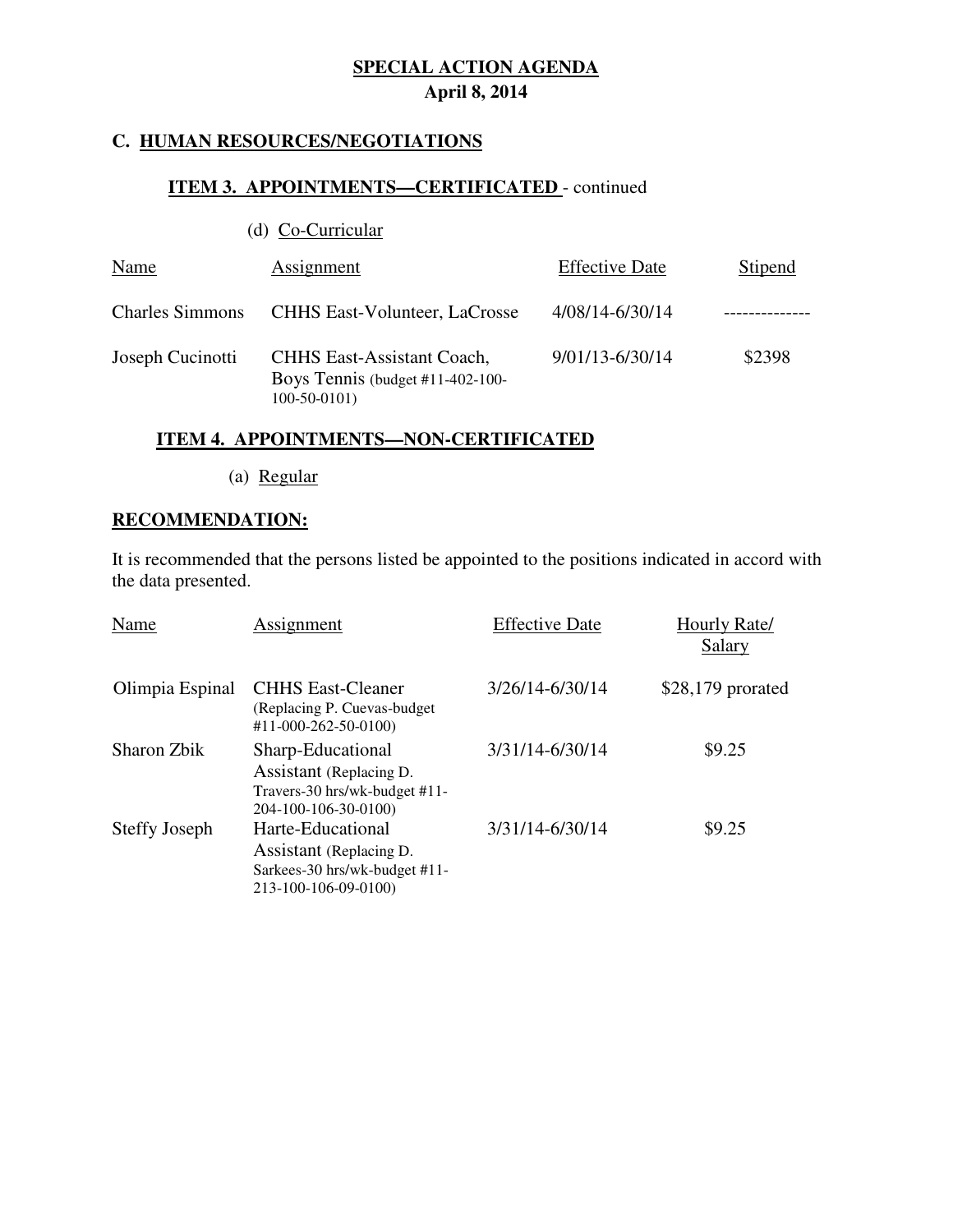# **C. HUMAN RESOURCES/NEGOTIATIONS**

# **ITEM 4. APPOINTMENTS—NON-CERTIFICATED** - continued

### (b)Substitute Educational Assistant

### **RECOMMENDATION:**

It is recommended that the persons listed be approved as substitute educational assistants effective 4/09/14-6/30/14. Monies budgeted from account #11-190-100-106-98-0150.

| <b>Name</b>         | Name            | Name             | Name           |
|---------------------|-----------------|------------------|----------------|
| <b>Emily Priest</b> | Michelle Swartz | Steven Sharofsky | Karen Iuliucci |

# **ITEM 5. ASSIGNMENT/SALARY CHANGE—CERTIFICATED**

(a) Reassignment

# **RECOMMENDATION:**

It is recommended that the person listed be approved for a reassignment for the 2013-14 school year.

| Name                  | From                                                                       | <u>To</u>                                                                                                                                                             | <b>Effective Date</b>                  | <b>Salary</b>         |
|-----------------------|----------------------------------------------------------------------------|-----------------------------------------------------------------------------------------------------------------------------------------------------------------------|----------------------------------------|-----------------------|
| Richard<br>Miscioscia | Carusi-<br>Assistant<br>Principal (budget<br>#11-000-240-103-<br>$45-0100$ | Stockton-Acting<br>Principal<br>(Replacement acting)<br>principal for E.<br>DeJesus-Woodruff on<br>leave of absence-budget<br>$#11 - 000 - 240 - 103 - 33 -$<br>0100) | 4/01/14-8/25/14<br>(revised for dates) | \$110,000<br>prorated |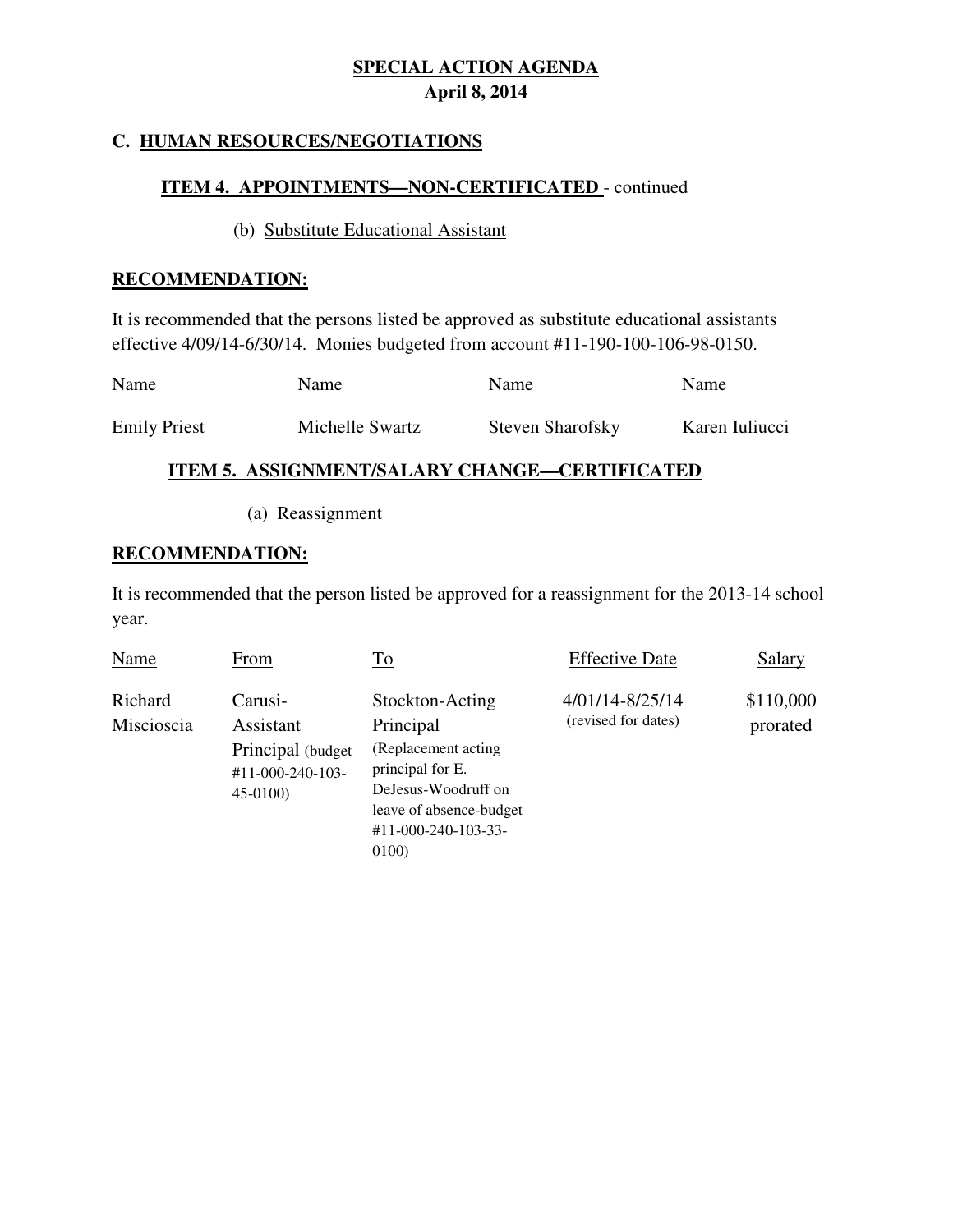# **C. HUMAN RESOURCES/NEGOTIATIONS**

### **ITEM 6. ASSIGNMENT/SALARY CHANGE—NON-CERTIFICATED**

#### (a) Reassignment

# **RECOMMENDATION:**

It is recommended that the person listed be approved for a reassignment for the 2013-14 school year.

| Name             | From                                                                               | <u>To</u>                                                                 | <b>Effective Date</b> | Salary                                                      |
|------------------|------------------------------------------------------------------------------------|---------------------------------------------------------------------------|-----------------------|-------------------------------------------------------------|
| Sheri Desjardins | Knight-<br>Educational<br>Assistant (budget<br>$#11 - 204 - 100 - 106$<br>21-0100) | Malberg-Student<br>Registration<br>(budget $#11-000-$<br>211-100-63-0100) | 4/28/14-6/30/14       | $$32,000$ prorated                                          |
| Wanda Toledo     | <b>CHHS West-</b><br>Cleaner (budget)<br>#11-000-262-100-<br>$61-0100$             | <b>Barclay-Cleaner</b><br>(budget #11-000-<br>262-100-61-0100)            | 4/09/14-6/30/14       | \$28,523 prorated<br>(includes \$344 for<br>boiler license) |

# **ITEM 7. OTHER COMPENSATION—CERTIFICATED**

(a) Payment for Additional Class

# **RECOMMENDATION:**

It is recommended that the person listed be approved for teaching an additional class at Beck Middle School in accord with the data presented.

| <b>Name</b>     | <b>Effective Date</b>                   | <b>Salary</b> |
|-----------------|-----------------------------------------|---------------|
| Ramona Bregatta | $2/17/14 - 4/11/14$ (revised for dates) | \$3441        |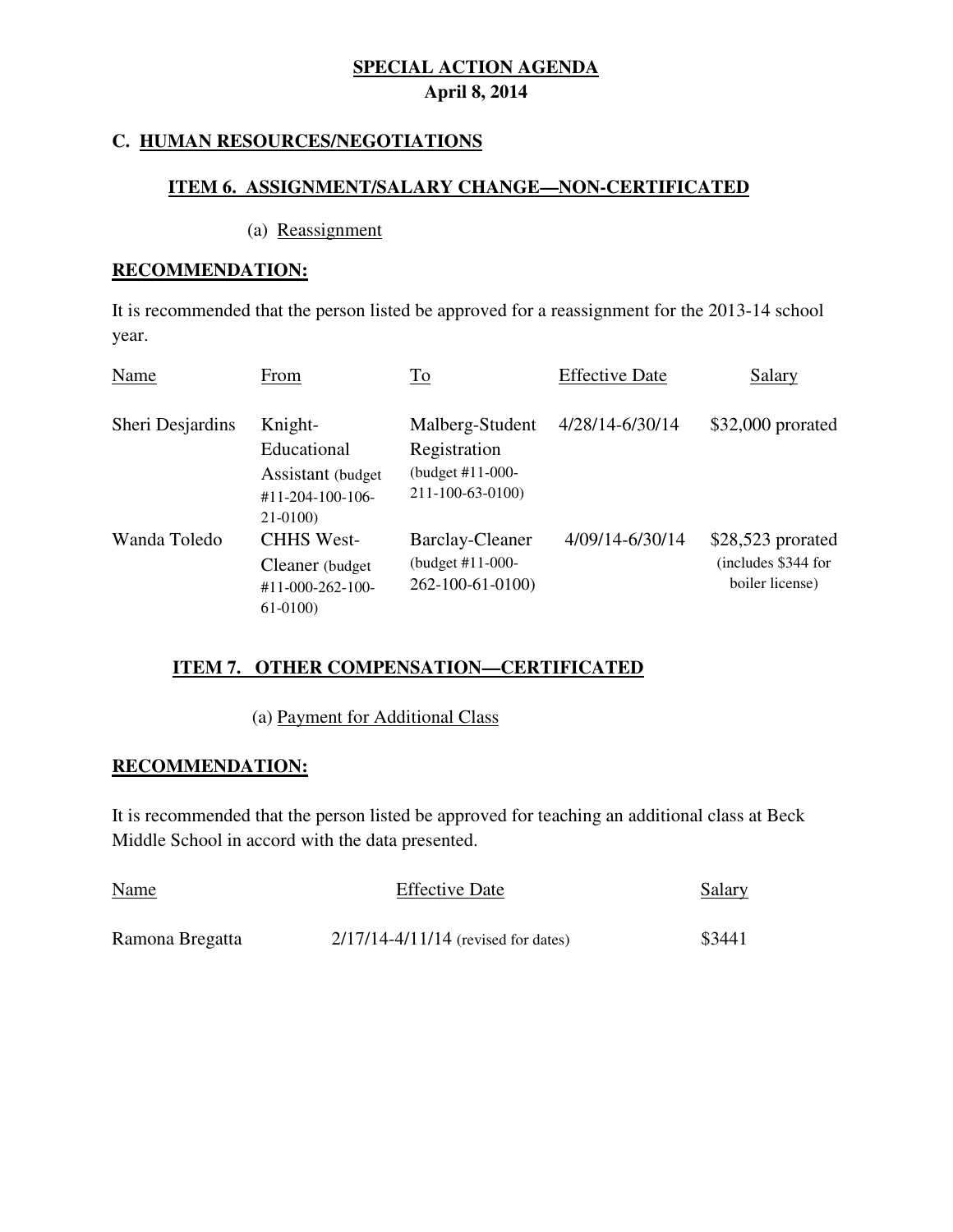# **C. HUMAN RESOURCES/NEGOTIATIONS**

# **ITEM 7. OTHER COMPENSATION—CERTIFICATED**

# (b) Parent Son/Daughter Human Growth And Development

### **RECOMMENDATION:**

It is recommended that the staff member listed be paid the sum of \$35.00 for conducting a Parent Son/Daughter Program in an elementary school in conjunction with the course on Human Development.

| <b>Name</b>           | School                                 | Date               |
|-----------------------|----------------------------------------|--------------------|
| Marci Shapiro Goldman | Sharp (budget #11-120-100-101-30-0101) | 4/08/14<br>4/24/14 |

# **ITEM 8. OTHER COMPENSATION—NON-CERTIFICATED**

# (a) Additional Compensation—Overnight Trip

# **RECOMMENDATION:**

It is recommended that the persons listed be approved to serve as one-on-one educational assistants for Beck Middle School students on the  $7<sup>th</sup>$  grade overnight trip to the Liberty Science Center effective beginning 5:00 p.m. on 2/20/14 and ending at 11:00 a.m. on 2/21/14. Total compensation for the overnight trip is 15.5 hours. Monies budgeted from account #11-190-100- 106-40-0101. In addition, a rate of \$22.50/24 hour period shall be paid in accordance with EACH contract. Additionally, any hours above 40 shall be compensated at 1.5 time the regular hourly rates. (revised for wording)

| Name               | Name                   |
|--------------------|------------------------|
| Jessica Broomfield | <b>Stacy Silberman</b> |

# **ITEM 9. OTHER MOTIONS**

# **RECOMMENDATION:**

**Resolved,** upon the recommendation of the superintendent of schools, that the Cherry Hill Board of Education withholds the employment and adjustment salary increment of staff member #4463 effective for the 2014-15 school year.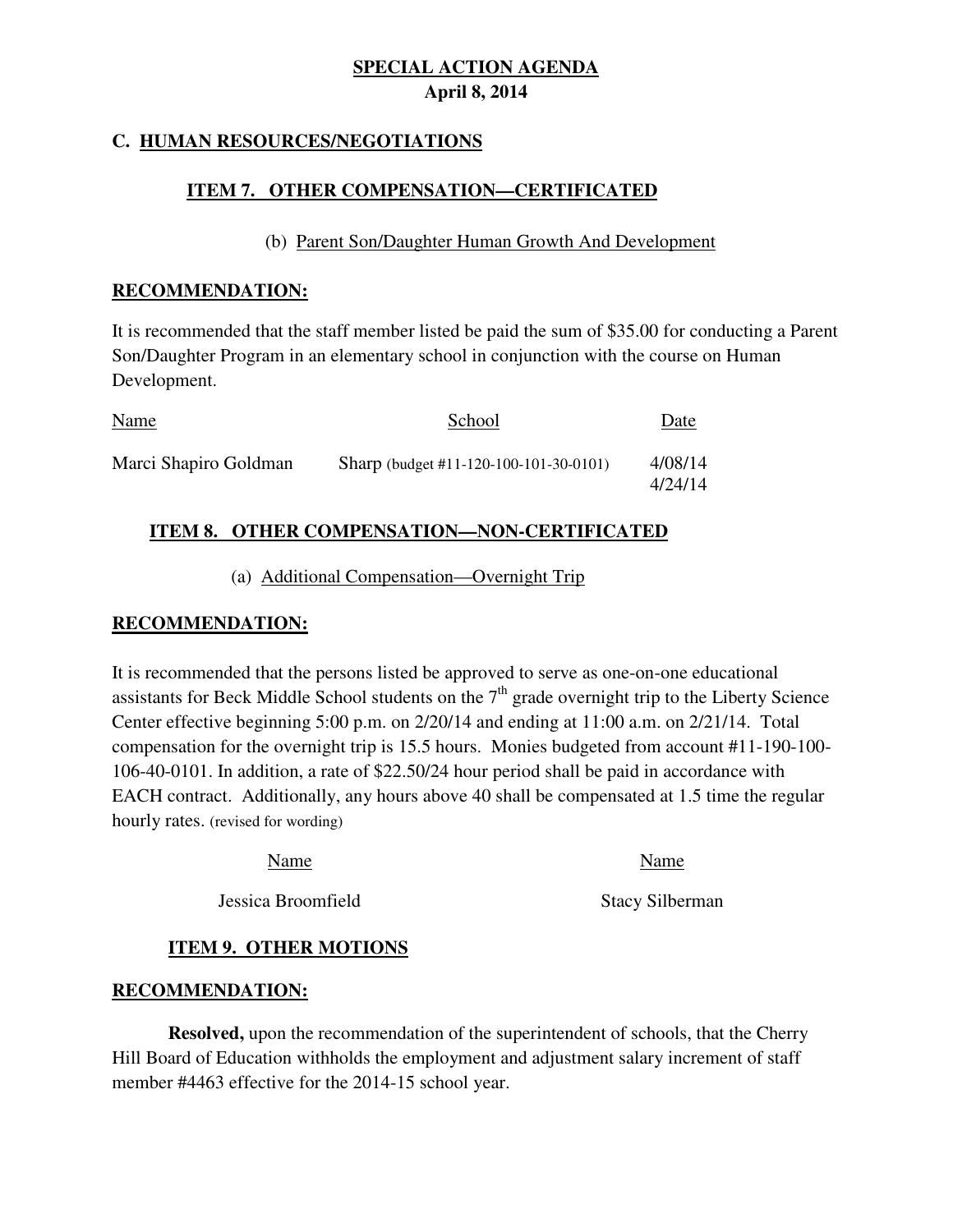# **C. HUMAN RESOURCES/NEGOTIATIONS**

# **ITEM 10. APPROVAL OF SIDEBAR AGREEMENT**

# **RECOMMENDATION:**

It is recommended that the sidebar between the Cherry Hill Board of Education and the Cherry Hill Education Association be approved effective 4/07/14.

Motion Mrs. Matlack Second Mrs. Cohen Vote Ayes - 7 No - 0 Mrs. Horiates – absent Mr. Robbins - absent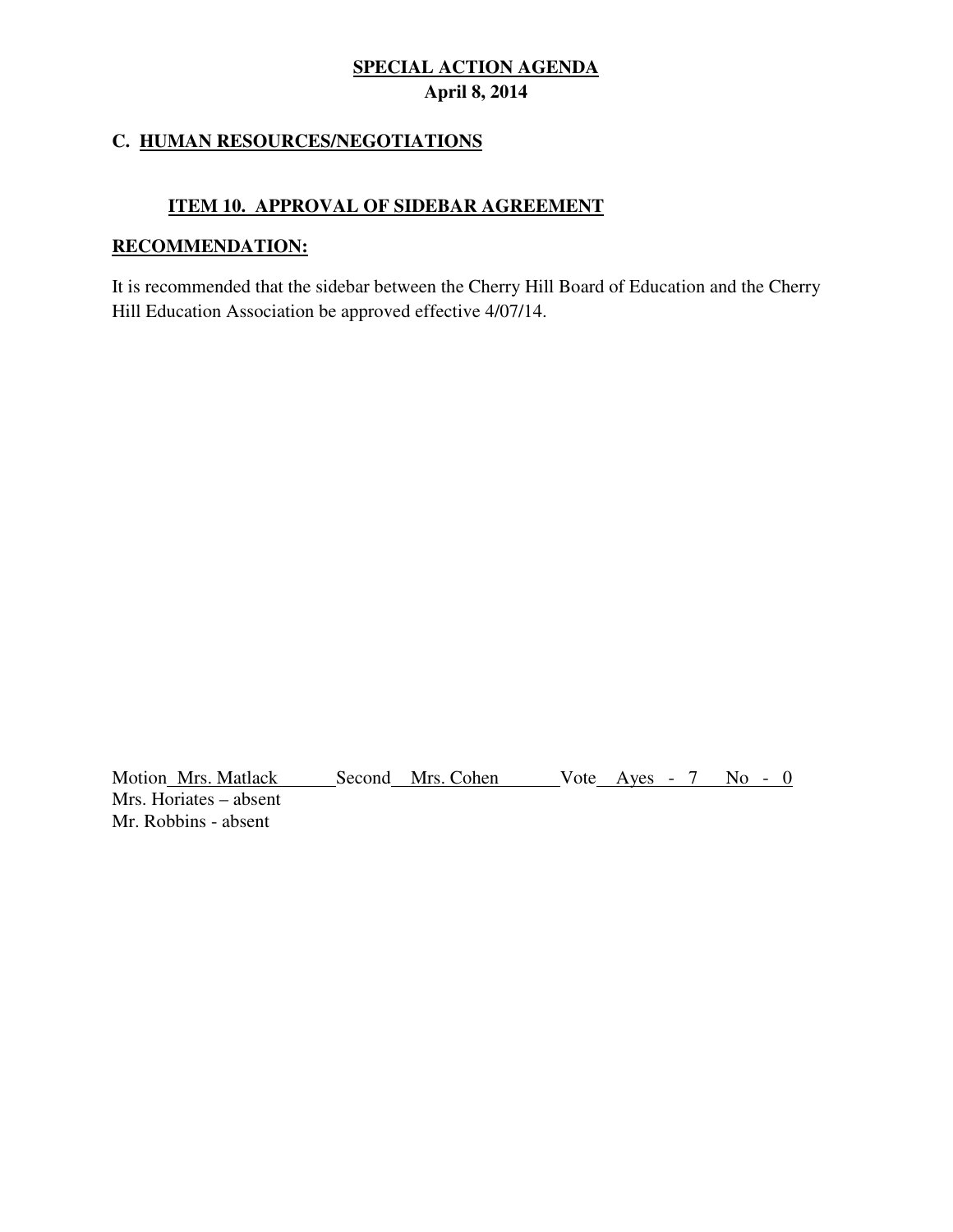# **D. POLICIES & LEGISLATION COMMITTEE**

#### **Board Goals**

- **Continue to improve student achievement at all grade levels for all students and close achievement gaps where they exist.**
- **Create a cost-effective budget that provides for educational resources as well as preventive maintenance and ongoing facilities improvement in all schools.**
- **Enhance communication with and outreach to internal and external stakeholders.**
- **Enhance relationships with internal stakeholders through effective hiring and retention practices and staff training programs.**

The Superintendent recommends the following:

- 1. Approval of Revised 2013-2014 Calendar
- 2. Waiver of Procedure F-3: Secondary Field Trips
- 3. Resolution to Affirm HIB Decision

# **ITEM 1. APPROVAL OF REVISED 2013-2014 CALENDAR**

# **RECOMMENDATION:**

It is recommended that the 2013-2014 calendar be revised as a result of unprecedented winter weather consistent with the provisions of NJAC 6A:32-8.3 (b) and (e). Included in this revision are two additional Saturday Sessions for the Class of 2014.

# **ITEM 2. WAIVER OF PROCEDURE F-3: SECONDARY FIELD TRIPS**

### **RECOMMENDATION:**

It is recommended that the procedure be waived to accommodate the trip listed below.

| School        | Trip                 | Location     | Dates         | # School Days |
|---------------|----------------------|--------------|---------------|---------------|
|               |                      |              |               | Missed        |
| Cherry Hill   | <b>DECA</b> National | Atlanta, Ga. | May 3-7, 2014 |               |
| High School   | Conference           |              |               |               |
| East and West |                      |              |               |               |

# **ITEM 3. RESOLUTION TO AFFIRM HIB DECISION**

Resolved, that the Cherry Hill Board of Education affirms the written hearing decision in HIB Incident Number 13-14:127, and directs the Superintendent to provide a copy of the decision to the parents of both affected pupils herewith.

Motion Mr. Goodwin Second Mrs. Cohen Vote Ayes - 7 No - 0 Mrs. Horiates – absent Mr. Robbins – absent

### EXCEPTION:

Item  $\#3$  Motion Mr. Goodwin Second Mrs. Cohen Vote Ayes - 6 No -  $0-1^*$ \*Mrs. Judge abstained Mrs. Horiates - absent Mr. Robbins - absent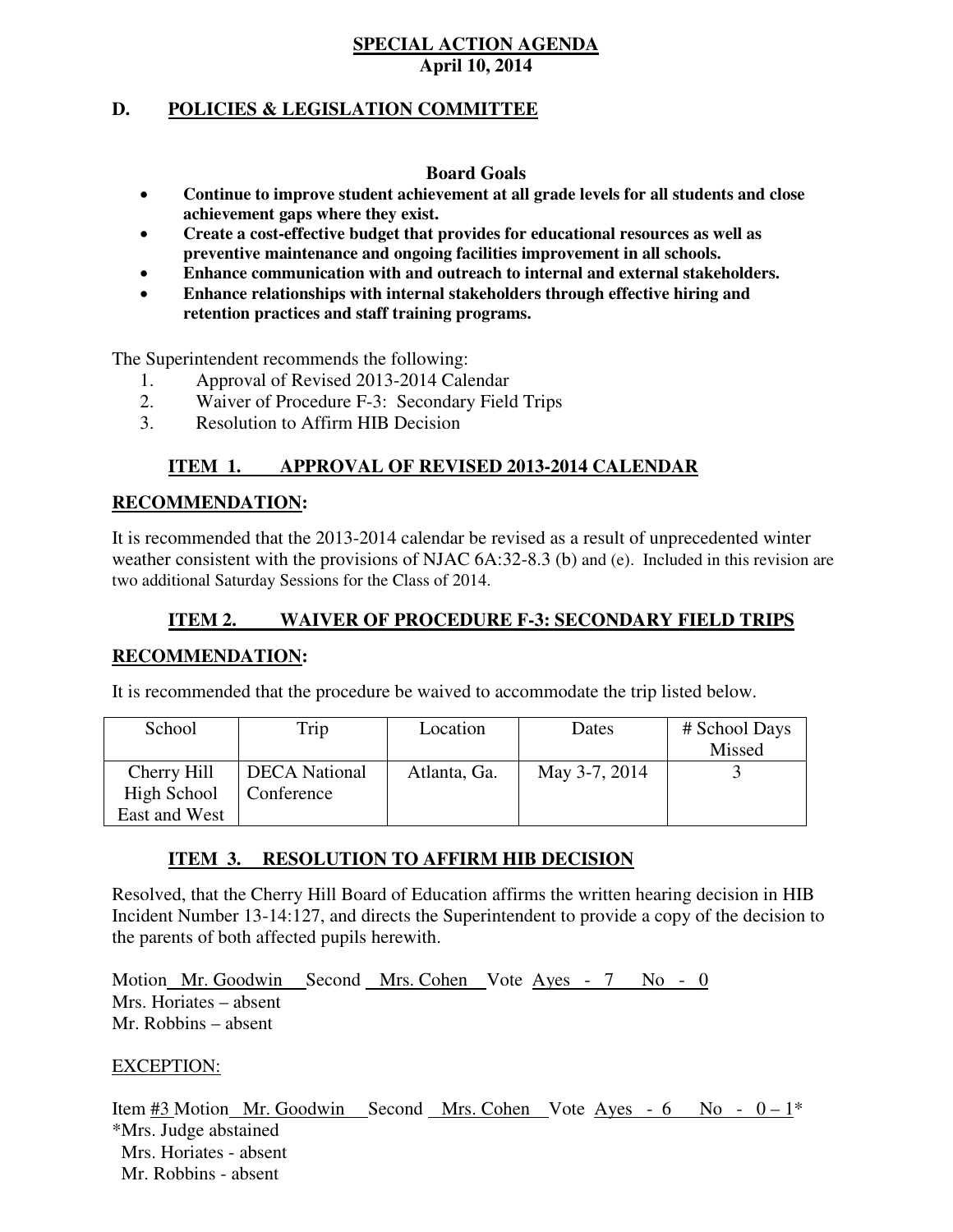### **E. STRATEGIC PLANNING COMMITTEE**

#### **Board Goals**

- **Continue to improve student achievement at all grade levels for all students and close achievement gaps where they exist.**
- **Create a cost-effective budget that provides for education resources as well as preventive maintenances and ongoing facilities improvement in all schools.**
- **Enhance communication with and outreach to internal and external stakeholders.**
- **Enhance relationships with internal stakeholders through effective hiring and retention practices and staff training programs**

**NO ITEMS**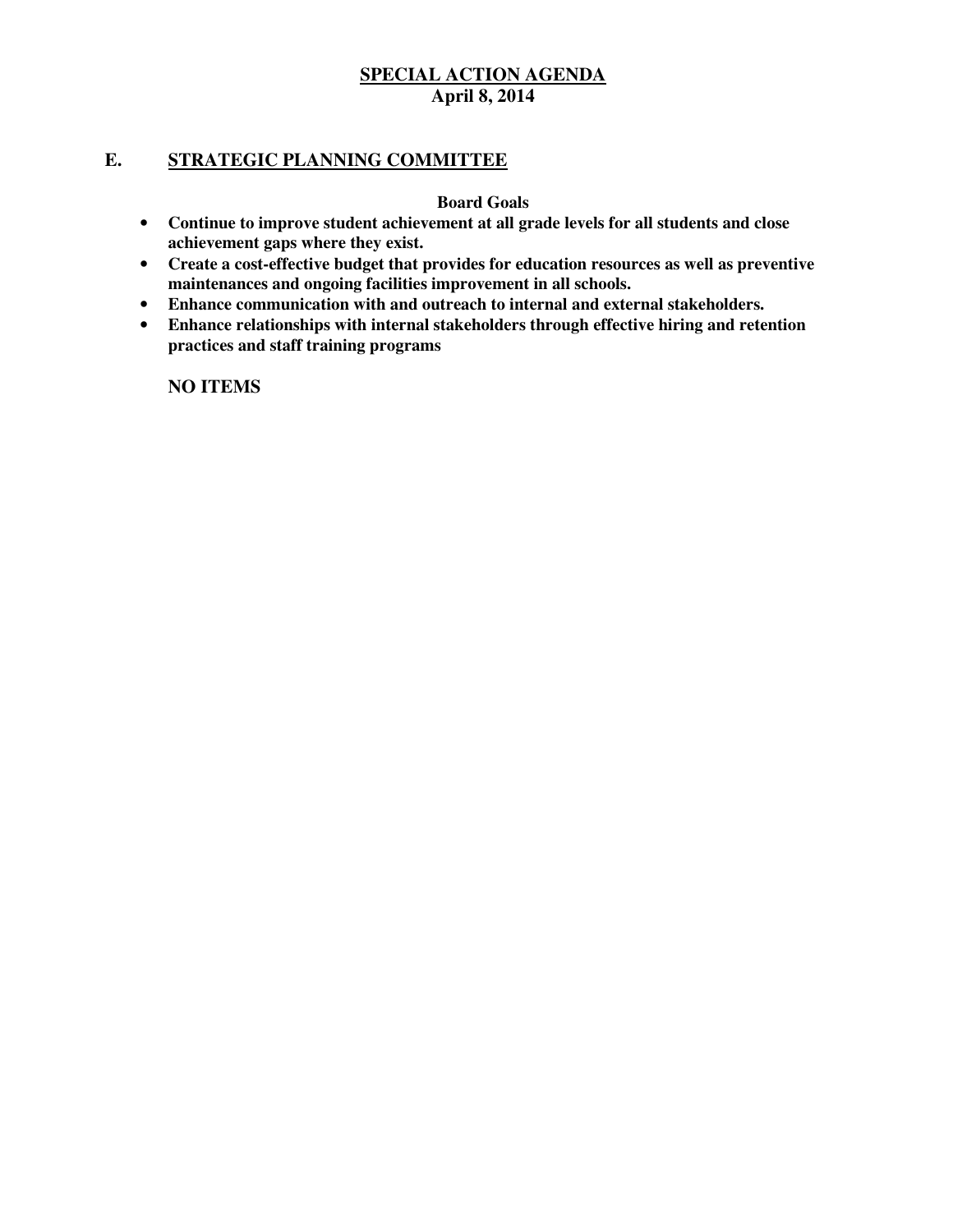Board of Education Work Session and Special Action Meeting Minutes April 8, 2014

Mrs. Judge called the Board Work Session to order from the Special Action meeting.

The proposed Action Agenda for April 29, 2014 which is included as Appendix A was reviewed. The Board agreed to move the items on the agenda.

# Second Public Discussion

A speaker thanked the board for discussing the computer science course.

Mrs. Cohen made and Dr. Dickinson seconded a motion to adjourn at 7:39 P.M.

Respectfully submitted,

James Devereaux Assistant Superintendent Business/Board Secretary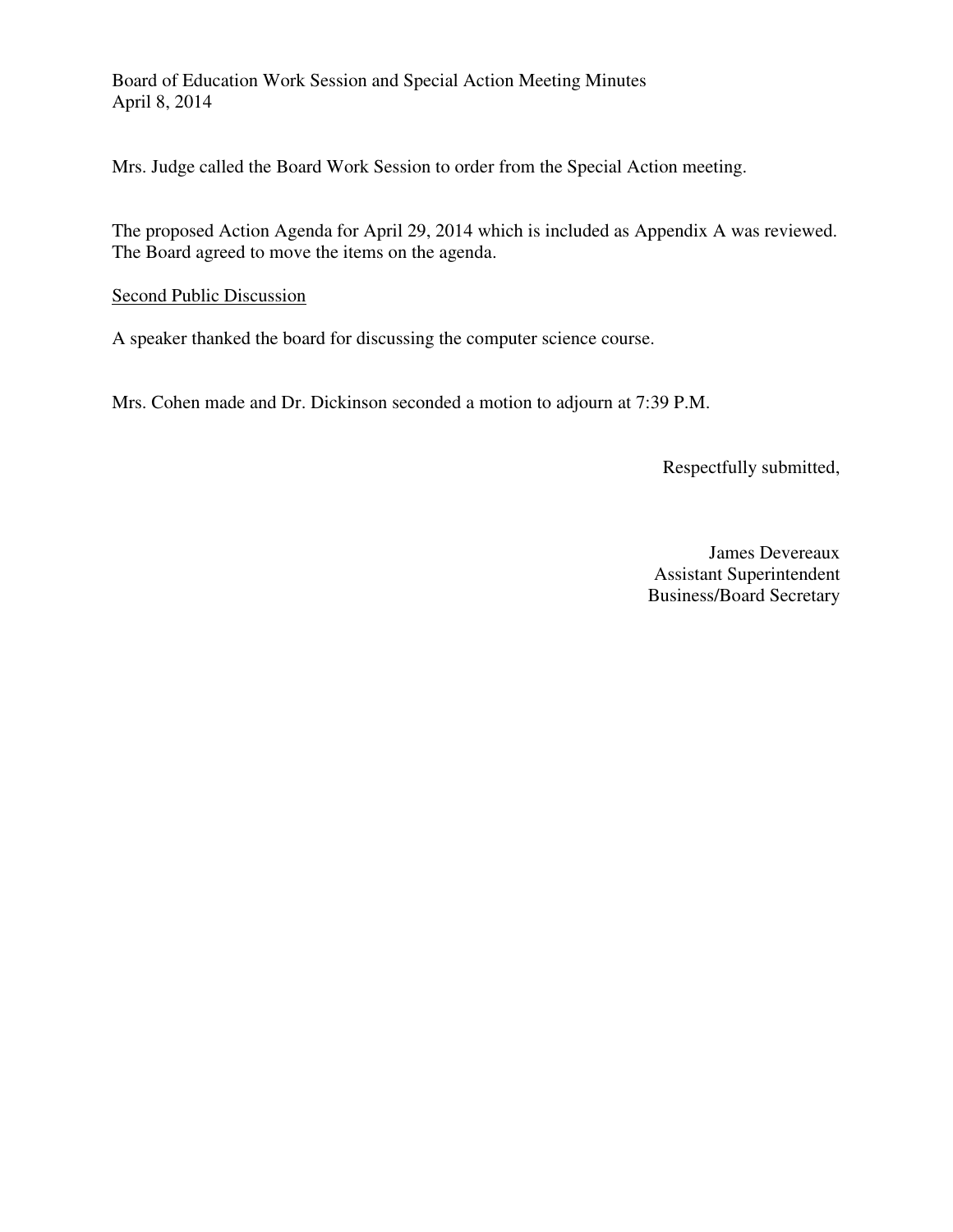# memorandum

**Date: April 2, 2014**

**To:** Members, Board of Education

**From:** Dr. Maureen Reusche, Superintendent

# **AGENDA**

# **EXECUTIVE SESSION 6:00 PM SPECIAL ACTION MEETING—7:00 PM BOARD WORK SESSION—Immediately following Special Action**

# **April 8, 2014 - Malberg Board Room**

# **BOARD OF EDUCATION COMMITTEES**

### **Curriculum & Instruction Committee Members (yellow)**

Chairperson: Carol Matlack Administrative Liaison: Joseph Meloche, LaCoyya Weathington Committee Members: Eric Goodwin, Steve Robbins

### **Business & Facilities Committee Members (blue)**

Chairperson: Elliott Roth Administrative Liaison: James Devereaux Committee Members: Seth Klukoff, Colleen Horiates, J. Barry Dickinson

**Negotiations, Human Resources & Litigation Committee Members (pink)**  Chairperson: Colleen Horiates Administrative Liaison: Nancy Adrian Committee Members: Sherrie Cohen, Kathy Judge, Carol Matlack

#### **Policy & Legislation Committee Members (green)**  Chairperson: Steve Robbins – Policy, Eric Goodwin – Legislative Administrative Liaison: Maureen Reusche Committee Members: Sherrie Cohen, J. Barry Dickinson

# **Strategic Planning (buff)**

Chairperson: Seth Klukoff Administrative Liaison: James Devereaux Committee Members: Kathy Judge, Carol Matlack, Elliott Roth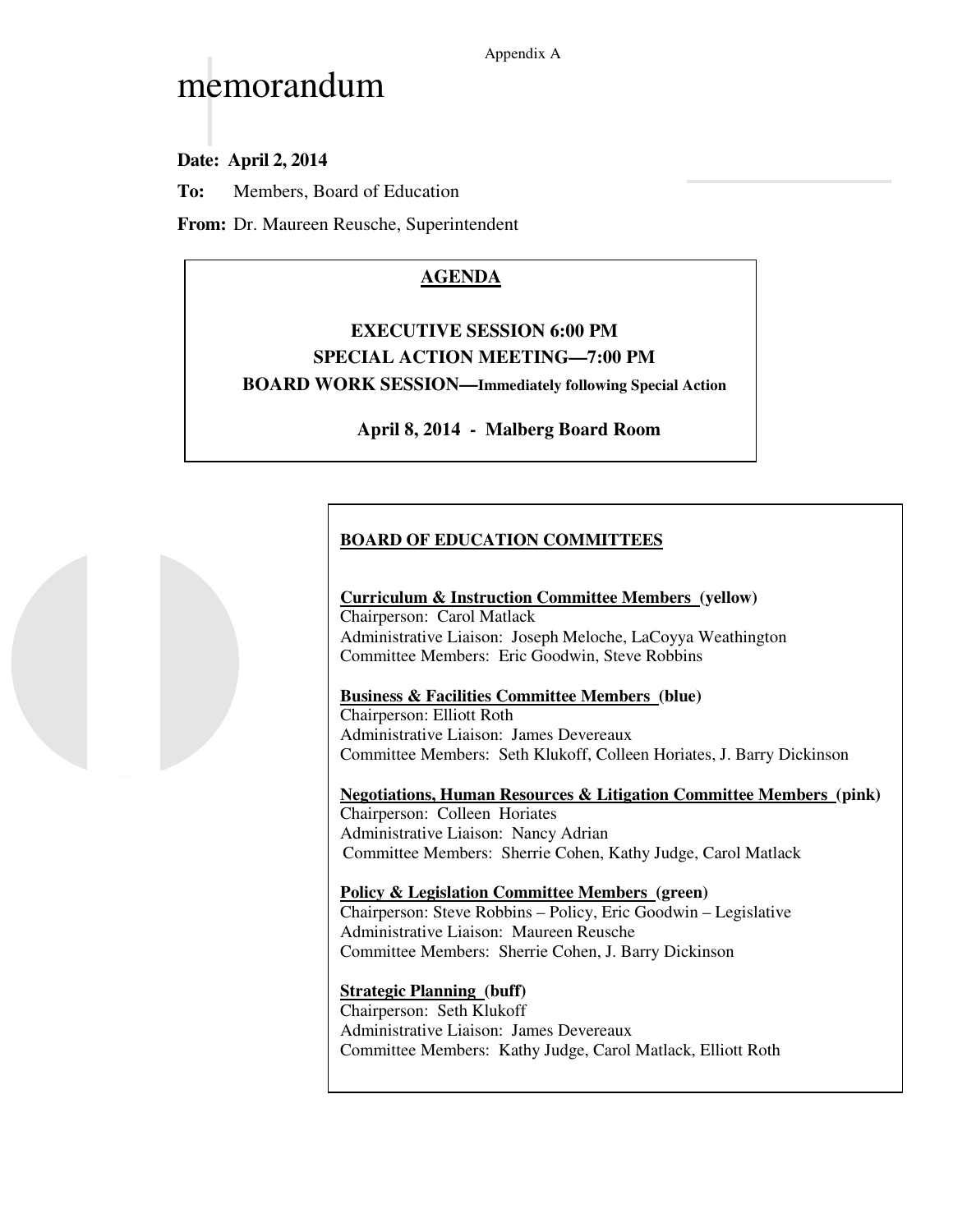# **PRESENTATIONS**

# **BOARD WORK SESSION**

• First Public Discussion (Agenda Items -up to three minutes per person)

### **NEW BUSINESS**

• Second Public Discussion (up to three minutes per person)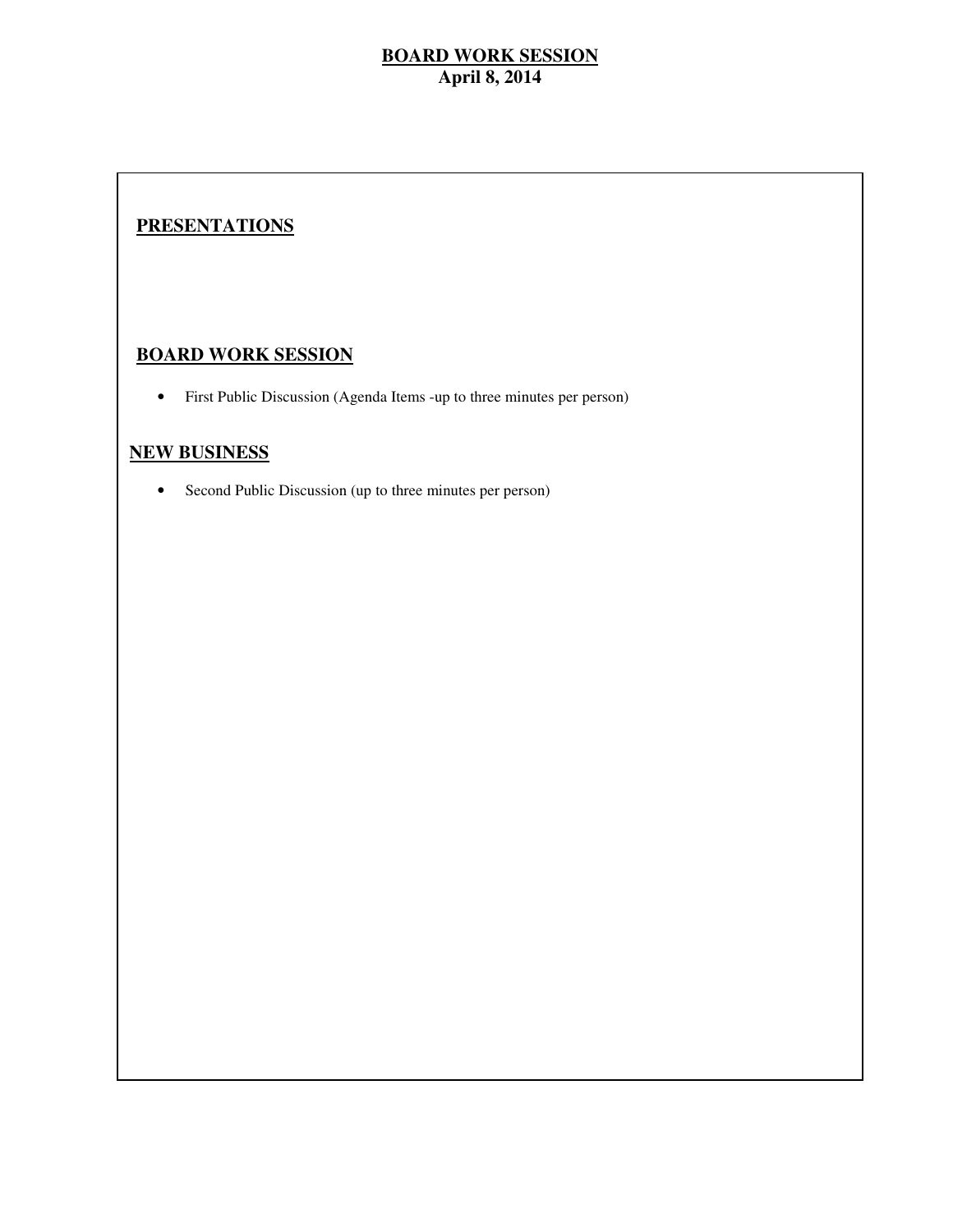### **A. CURRICULUM & INSTRUCTION**

#### **Board Goals**

- **Continue to improve student achievement at all grade levels for all students and close achievement gaps where they exist.**
- **Create a cost-effective budget that provides for educational resources as well as preventive maintenance and ongoing facilities improvement in all schools.**
- **Enhance communication with and outreach to internal and external stakeholders.**
- **Enhance relationships with internal stakeholders through effective hiring and retention practices and staff training programs.**

The Superintendent recommends the following:

- 1. Attendance at Conferences and Workshops for the 2013-2014 school year
- 2. Approval of Contract for 2013-2014 School Year

#### **ITEM 1. APPROVAL OF ATTENDANCE AT CONFERENCES AND WORKSHOPS FOR THE 2013-2014 SCHOOL YEAR**

WHEREAS, certain Cherry Hill School District employees have requested authorization to attend the conference(s)/workshop(s) listed below, and

WHEREAS, the attendance of each employee at the specified conference/workshop is educationally necessary, fiscally prudent and 1) directly related to and within the scope of the employee's current responsibilities and the District's professional development plan, and 2) critical to the instructional needs of the District or furthers the efficient operation of the District;

NOW, THEREFORE, BE IT RESOLVED, that the Cherry Hill Board of Education authorizes the attendance of the employees at the specified conferences/workshops listed below, and be it

FURTHER RESOLVED, that the Board hereby determines that the estimated expenses related to the authorized travel listed below are justified and THEREFORE authorizes payment of any registration fees and reimbursement of statutorily authorized travel expenditures to the designated employees, not to exceed District budgetary limitations and to be in accordance with the provisions of *N.J.S.A.* 18A:11-12, the District's travel policy and procedures, State travel payment guidelines established by the Department of Treasury in NJOMB circular letter 08-13- OMB, and with guidelines established by the federal Office of Management and Budget:

|   |                            |                                                                       |                    | <b>COST</b>                                        |
|---|----------------------------|-----------------------------------------------------------------------|--------------------|----------------------------------------------------|
| # | <b>NAME</b>                | <b>CONFERENCE</b>                                                     | <b>DATE</b>        | <b>NOT TO EXCEED</b>                               |
|   | Maureen Reusche<br>Central | NJASA/NJAPSA $32nd$ Annual<br>Spring Conference, Atlantic<br>City, NJ | May 21-23,<br>2014 | \$601.57<br>Registration/Mileage/<br>Tolls/Parking |
|   |                            |                                                                       |                    | General Funds                                      |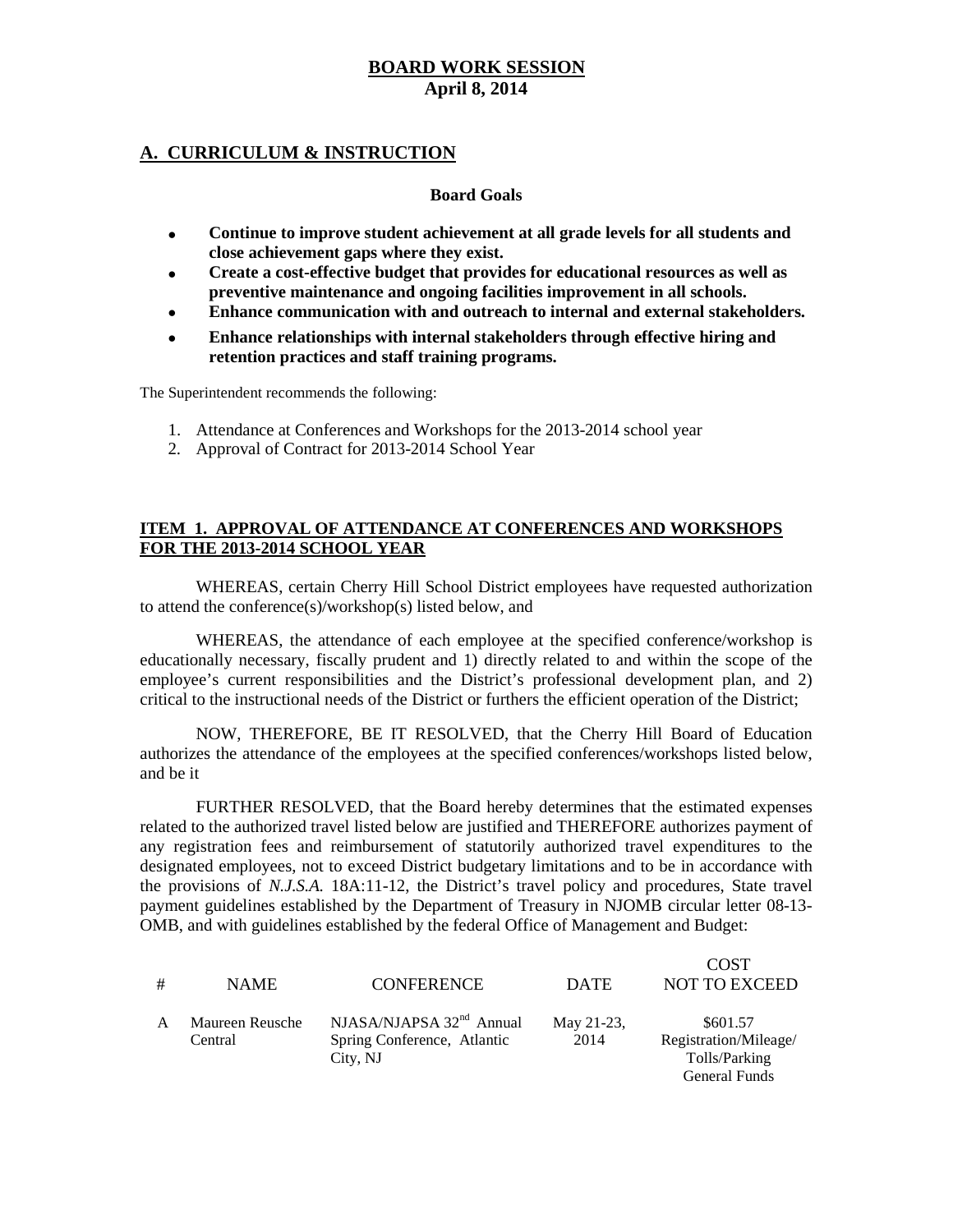# **A. CURRICULUM & INSTRUCTION**

### **ITEM 1. APPROVAL OF ATTENDANCE AT CONFERENCES AND WORKSHOPS FOR THE 2013-2014 SCHOOL YEAR-continued**

| #           | <b>NAME</b>                             | <b>CONFERENCE</b>                                                                        | <b>DATE</b>        | <b>COST</b><br><b>NOT TO EXCEED</b>                                                |
|-------------|-----------------------------------------|------------------------------------------------------------------------------------------|--------------------|------------------------------------------------------------------------------------|
| <b>B.</b>   | Michael Nuzzo<br>Central                | Updates & Workshop for<br>School Security, Atlantic City,<br>NJ                          | May 29-30,<br>2014 | \$258.52<br>Registration/Lodging/<br>Mileage/Tolls/Parking<br><b>General Funds</b> |
| C           | Maureen Reusche<br>Central              | Garden State Coalition of<br>Schools $23^{\text{rd}}$ Annual Meeting,<br>Monroe Twp., NJ | May 28, 2014       | \$95.51<br>Registration/Mileage/<br>Tolls<br><b>General Funds</b>                  |
| D           | Carol Matlack<br>Central                | Garden State Coalition of<br>Schools 23 <sup>rd</sup> Annual Meeting,<br>Monroe Twp., NJ | May 28, 2014       | \$96.49<br>Registration/Mileage/<br>Tolls<br><b>General Funds</b>                  |
| E           | Kathy Judge<br>Central                  | Garden State Coalition of<br>Schools $23^{\text{rd}}$ Annual Meeting,<br>Monroe Twp., NJ | May 28, 2014       | \$96.11<br>Registration/Mileage/<br>Tolls<br><b>General Funds</b>                  |
| $\mathbf F$ | Joseph Meloche<br>Central               | Garden State Coalition of<br>Schools $23^{\text{rd}}$ Annual Meeting,<br>Monroe Twp., NJ | May 28, 2014       | \$95.51<br>Registration/Mileage/<br><b>Tolls</b><br><b>General Funds</b>           |
| G           | <b>Richard Booth</b><br><b>Marlkess</b> | Certified Playground<br>Inspectors Course and Exam,<br>Middletown, NJ                    | May 12-14,<br>2014 | \$560.00<br>Registration<br><b>General Funds</b>                                   |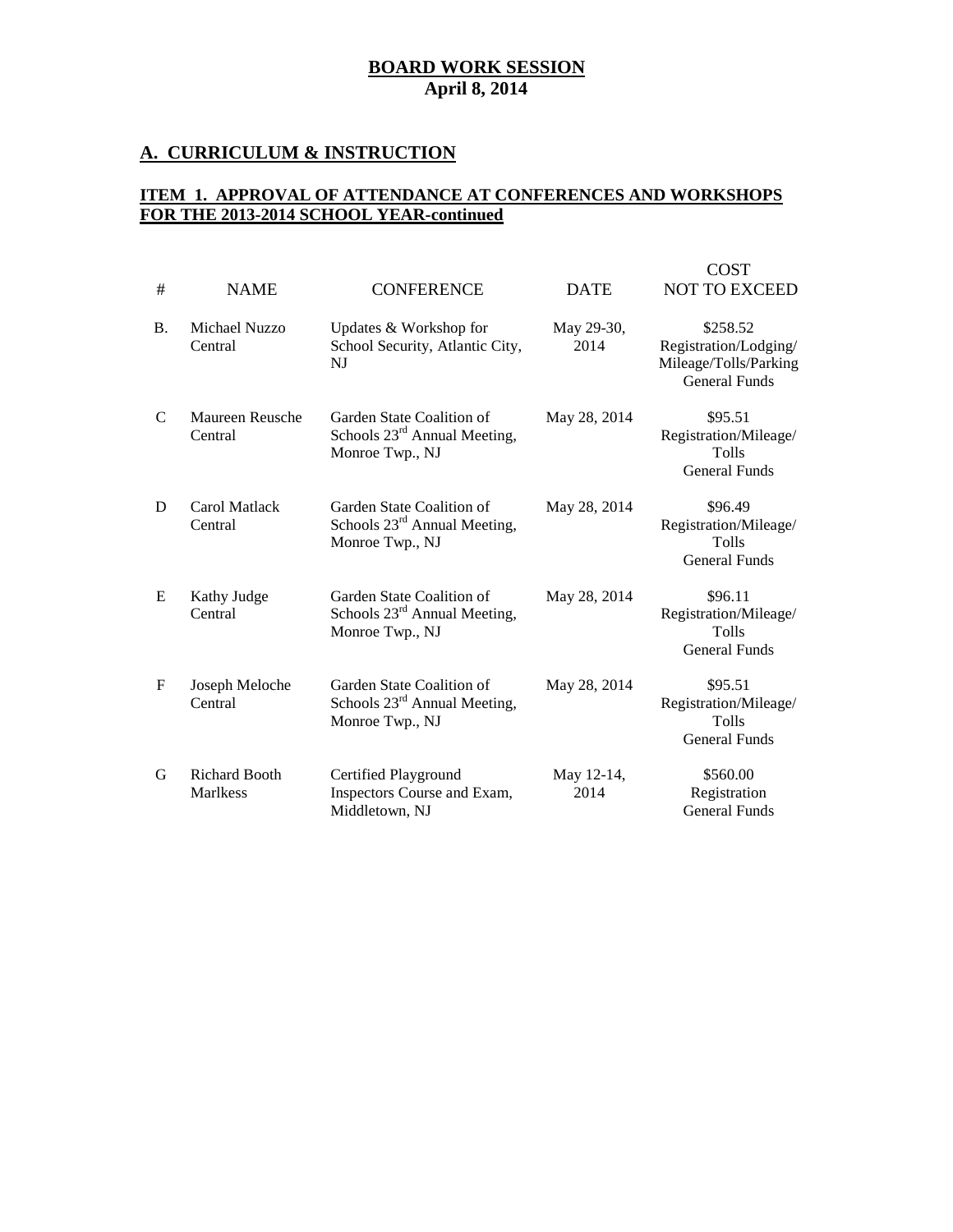# **A. CURRICULUM & INSTRUCTION**

#### **ITEM 2. APPROVAL OF CONTRACT FOR 2013-2014 SCHOOL YEAR**

Camden County Educational Services Commission IDEA B Services for Non-Public Schools

**RESOLVED,** that the Cherry Hill Board of Education approves a contract with the Camden County Educational Services Commission for provision of Educational Services for IDEA B for the period September 1, 2013 through June 30, 2014 in the amount not to exceed \$160,298.00 on file in the business office, and authorizes its Assistant Superintendent, Business/Board Secretary to execute same on behalf of the Board.

The following services will be provided by the Commission under this Contract.

|                                            |                          | Not to Exceed |
|--------------------------------------------|--------------------------|---------------|
| Instructional Assistants 2 – FT            | Camden Catholic High     | \$58,950      |
| Instructional services                     | St. Andrews              | \$2,500       |
| Instructional Assistant 2.5 days per week  | King's Christian         | \$15,000      |
| Resource Room Teacher 1 day per week       | <b>Politz Foundation</b> | \$15,900      |
| Instructional Assistants 8.5 days per week | Resurrection             | \$55,916      |
| School Counselor .5 day per week           | Resurrection             | \$12,032.     |
|                                            | Total                    | \$160,298     |

PO #14-05751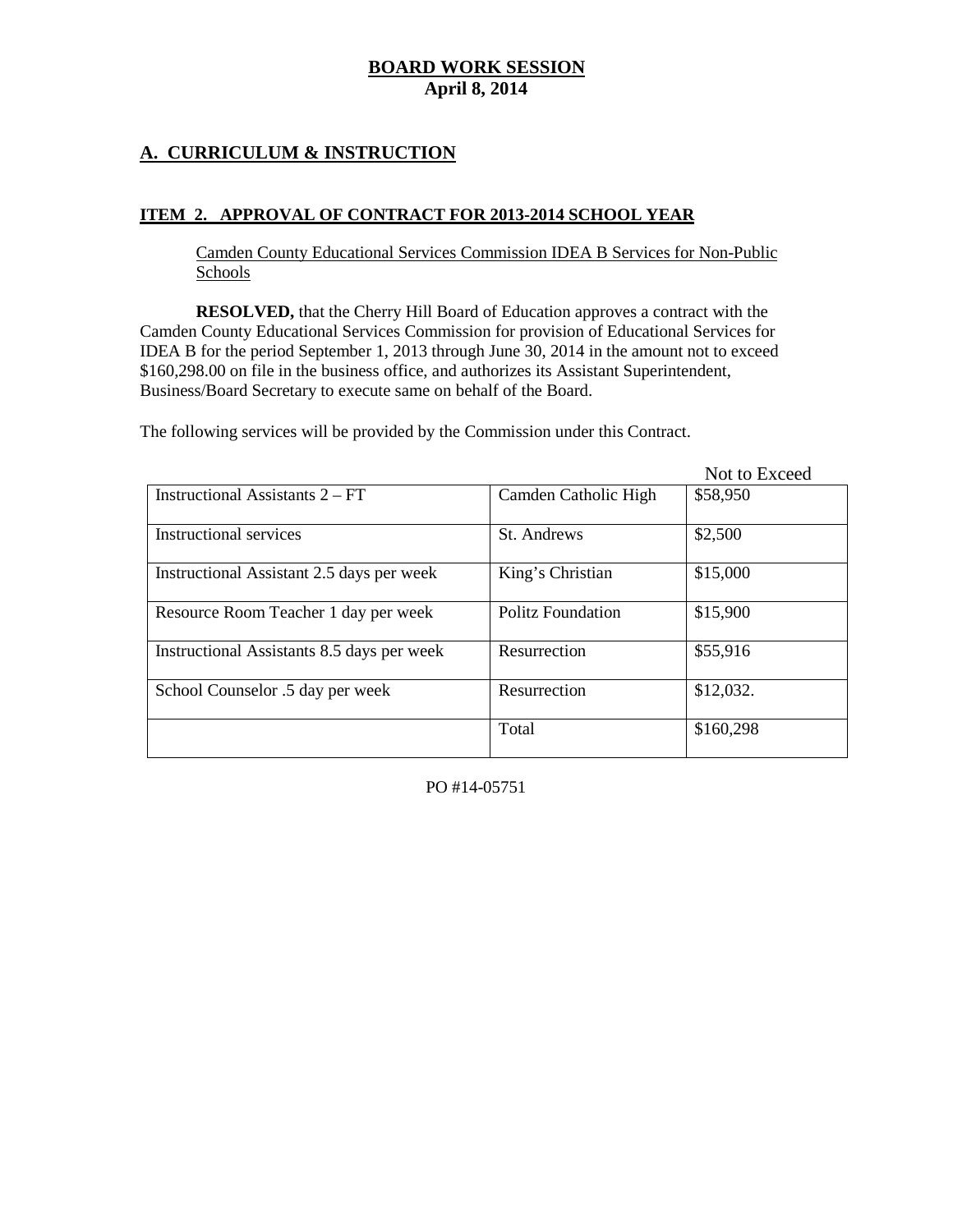# **B. BUSINESS AND FACILITIES**

- **Continue to improve student achievement at all grade levels for all students and close achievement gaps where they exist.**
- **Create a cost-effective budget that provides for educational resources as well as preventive maintenance and ongoing facilities improvement in all schools.**
- **Enhance communication with and outreach to internal and external stakeholders.**
- **Enhance relationships with internal stakeholders through effective hiring and retention practices and staff training programs.**

# *The Superintendent recommends the following:*

- 1. Financial Reports
- 2. Resolutions
- 3. Resolution for the Award of Bids
- 4. Resolution for the Award of Transportation
- 5. Resolution for the Award of Change Orders
- 6. Resolution Amending Authorization of Network Service Agreement between Cherry Hill Board of Education and Comcast Business Communications LLC.
- 7. Acceptance of Donations

# **ITEM 1. FINANCIAL REPORTS**

- a) BOARD SECRETARY'S CERTIFICATION AND TREASURER'S REPORT FOR FEBRUARY 2014
- b) LINE ITEM TRANSFER REPORTS FOR THE MONTH OF FEBRUARY 2014
- c) FOOD SERVICE OPERATING STATEMENT FOR FEBRUARY 2014
- d) SACC FINANCIAL REPORT FOR FEBRUARY 2014
- e) DISBURSEMENT OF FUNDS
- f) APPROVAL OF BILL LIST

# **ITEM 2. RESOLUTIONS**

- a) RESOLUTION AUTHORIZING THE USE OF AWARDED VENDORS THROUGH STATE CONTRACT
- b) RESOLUTION AUTHORIZING THE USE OF AWARDED VENDORS THROUGH EDUCATIONAL DATA SERVICES
- c) APPROVAL OF AMENDED ARCHITECT OF RECORD AGREEMENT

# **ITEM 3. RESOLUTION FOR THE AWARD OF BIDS**

a) #SPEDT-040814 BUS ROUTES-SPECIAL EDUCATION – ESY (4-8-14)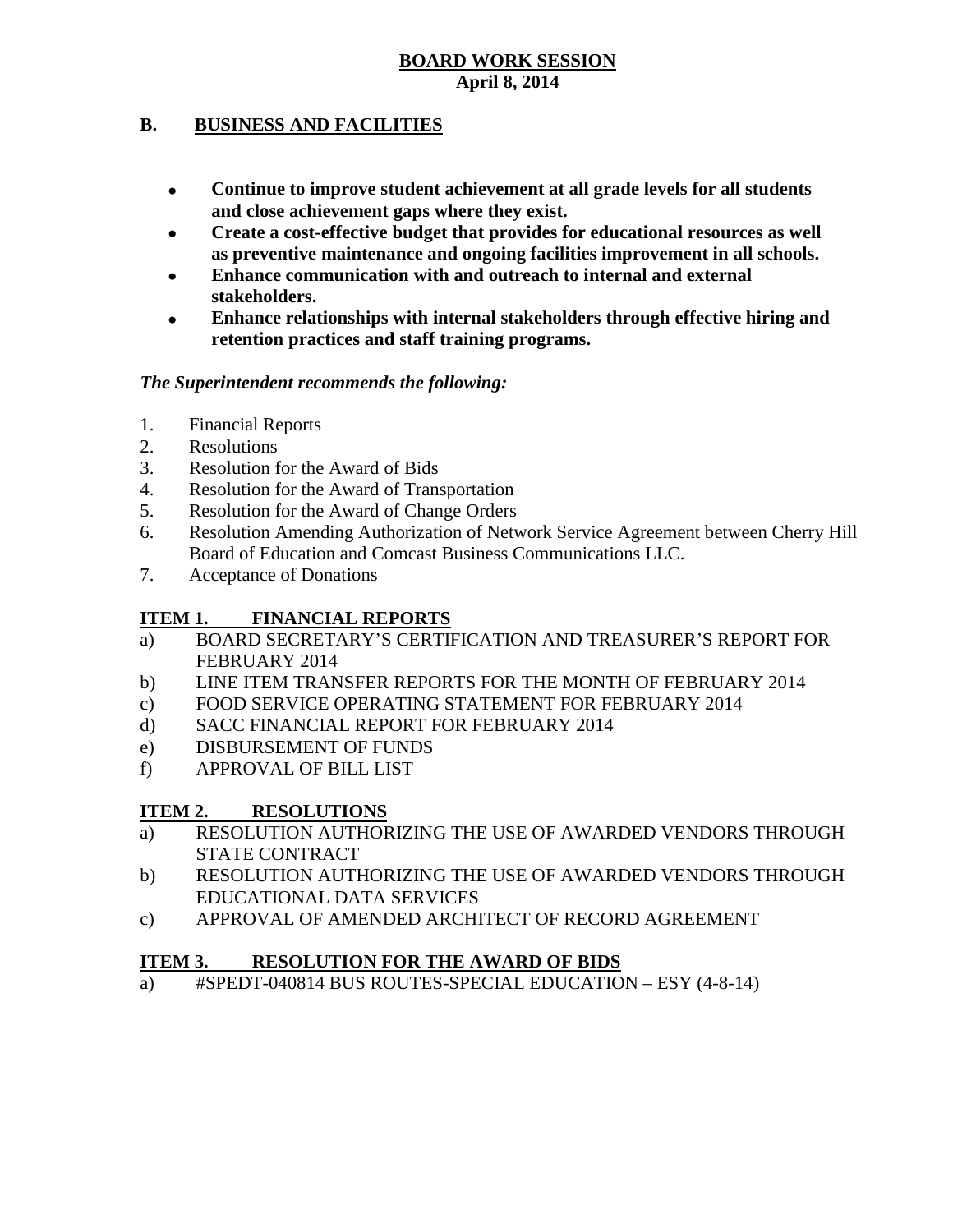### **B. BUSINESS AND FACILITIES**

### **ITEM 4. RESOLUTION FOR THE AWARD OF TRANSPORTATION**

- a) ROUTE #Q-YAMT Y.A.L.E. SCHOOL ATLANTIC (MULLICA TWP., NJ)
- b) ROUTE #Q-TA TITUSVILLE ACADEMY, TITUSVILLE, NJ
- c) ROUTE #Q-OF1 ORCHARD FRIENDS SCHOOL, RIVERTON, NJ
- d) ROUTE #BN-3W BANCROFT ELEMENTARY SCHOOL, HADDONFIELD, NJ WHEEL CHAIR

#### **ITEM 5. RESOLUTION FOR THE AWARD OF CHANGE ORDERS**

a) BID #BRHRR-72710 – ROOFTOP HVAC EQUIPMENT REPLACEMENT AND ROOF RESTORATION AT BECK MIDDLE SCHOOL (7-27-10)

# **ITEM 6. RESOLUTION AMENDING AUTHORIZATION OF NETWORK SERVICE AGREEMENT BETWEEN CHERRY HILL BOARD OF EDUCATION AND COMCAST BUSINESS COMMUNICATIONS LLC**

# **ITEM 7. ACCEPTANCE OF DONATIONS**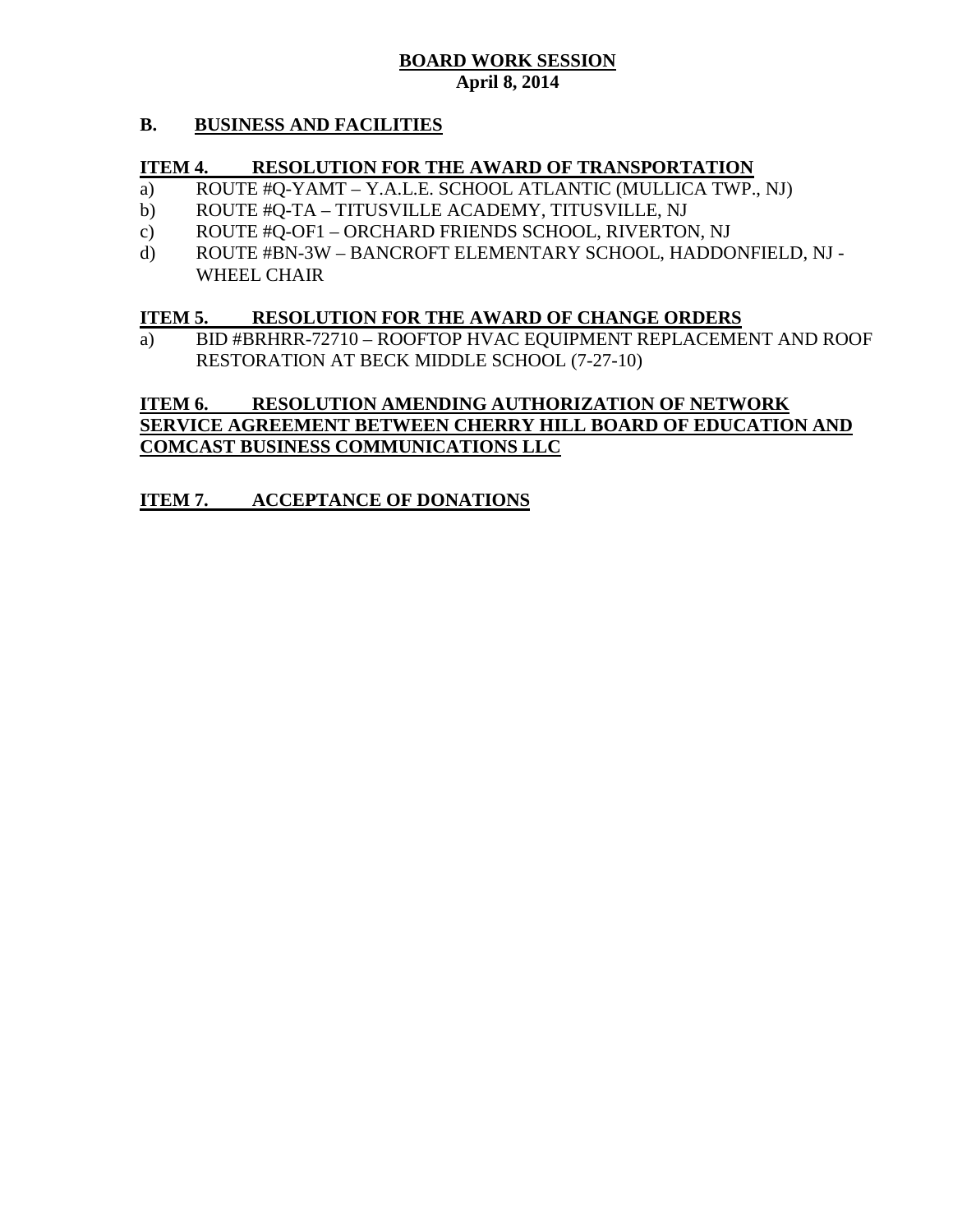### **B. BUSINESS AND FACILITIES**

#### *The Superintendent recommends the following:*

### **ITEM 1. FINANCIAL REPORTS**

### a) BOARD SECRETARY'S CERTIFICATION AND TREASURER'S REPORT FOR FEBRUARY 2014

Pursuant to N.J.A.C. 6A:23A-16.10 (c) 3, I certify that as of February 28, 2014 no budgetary line item account has obligations and payments (contractual orders) which in total exceed the amount appropriated by the Cherry Hill Board of Education pursuant to N.J.S.A. 18A:22-8.1 and N.J.S.A. 18A:22-8.2 and no budgetary line item account has been over-expended in violation of N.J.A.C. 6:23-2.12 (a) 1.

Pursuant to N.J.A.C. 6A:23A-16.10 (c) 4, the Cherry Hill Board of Education certifies that as of February 28, 2014 and after review of the Secretary's Monthly Financial Report and the Treasurer's Monthly Financial Report and upon consultation with the appropriate district officials, to the best of the Boards' knowledge, no major account or fund has been over-expended in violation of N.J.A.C. 6A:23A-16.10 (a) 1 and that sufficient funds are available to meet the district's financial obligations for the remainder of the fiscal year.

#### b) LINE ITEM TRANSFER REPORTS FOR THE MONTH OF FEBRUARY 2014

It is recommended that the 2013/2014 Budget be revised by the transfer of funds between line items as listed on the monthly transfer report. (Systems 3000 transfer report).

#### c) FOOD SERVICE OPERATING STATEMENT FOR FEBRUARY 2014

It is recommended that the Operating Statement for Cherry Hill Food Services for the months ending February 2014 be accepted as submitted.

### d) SACC FINANCIAL REPORT FOR FEBRUARY 2014

It is recommended that the Financial Report for the Cherry Hill School Age Child Care Program for the months of February 2014 be accepted as submitted.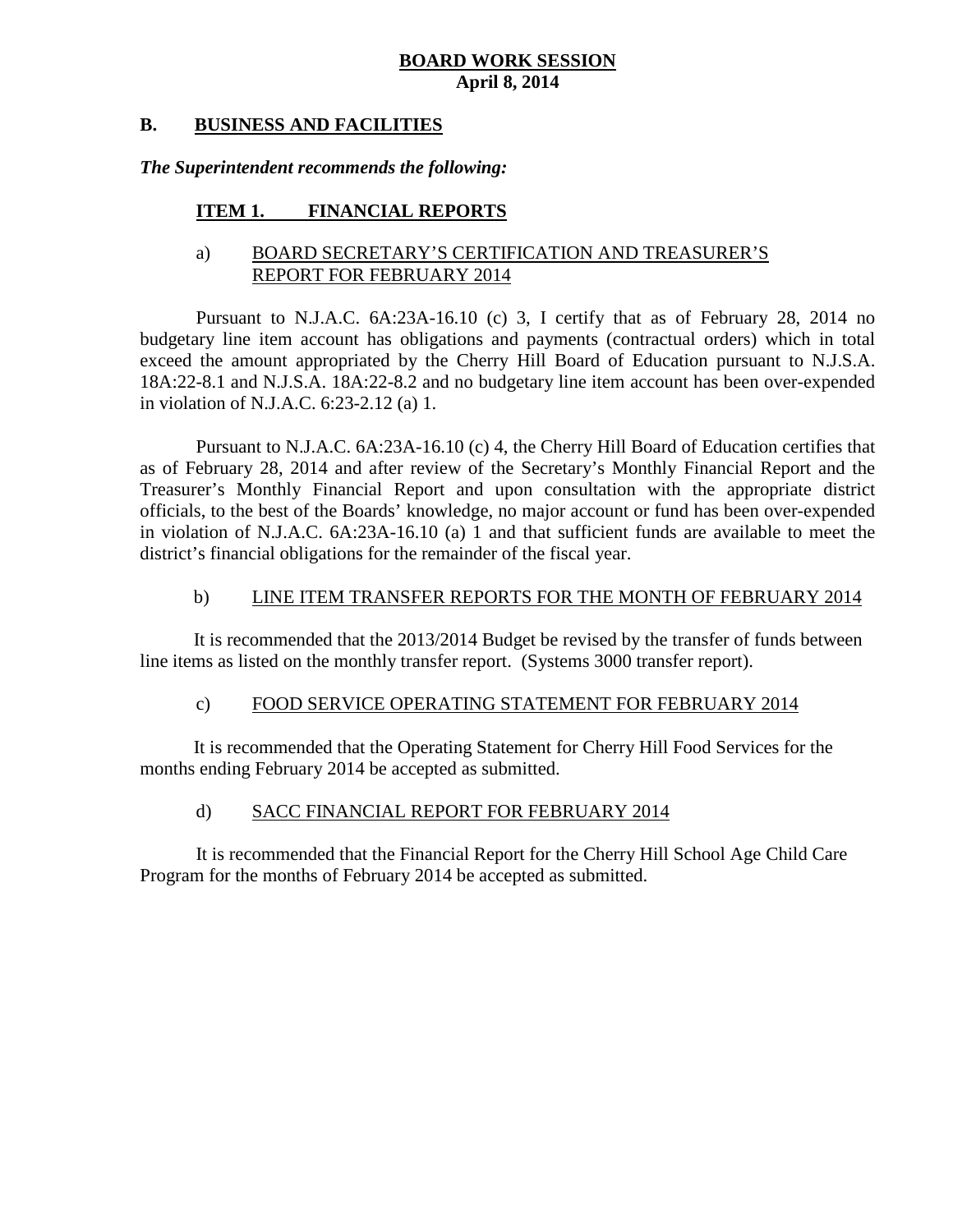# **B. BUSINESS AND FACILITIES**

# **ITEM 1. FINANCIAL REPORTS**

# e) DISBURSEMENT OF FUNDS

| <b>AMOUNT</b> | <b>REPORT DATED</b> |
|---------------|---------------------|
|               | Payroll Date:       |
|               | thru                |
|               |                     |
|               |                     |
|               |                     |

# f) APPROVAL OF BILL LIST

It is recommended that the bill list dated , 2014 in the amount of \$ be approved as submitted.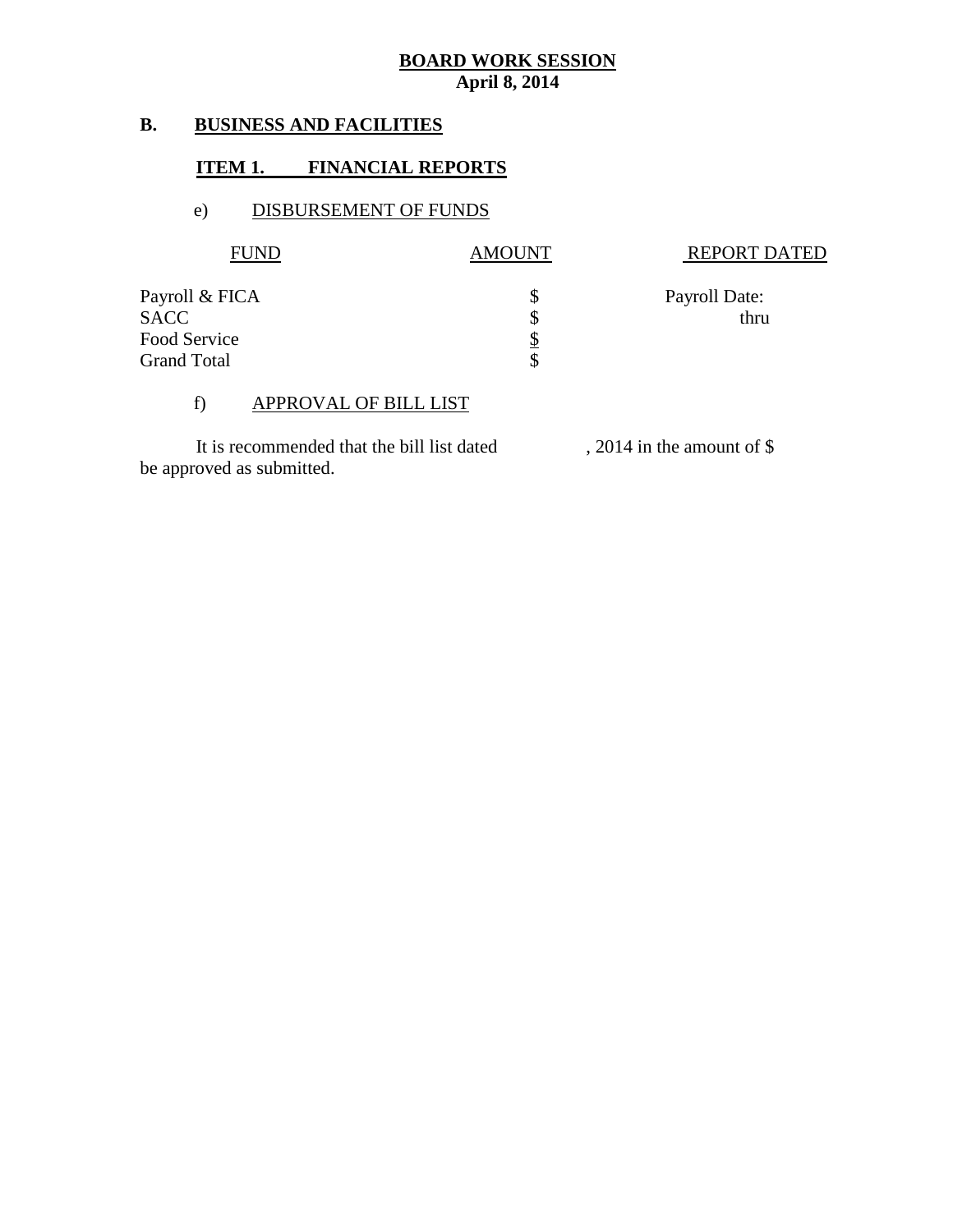### **B. BUSINESS AND FACILITIES**

### **ITEM 2. RESOLUTIONS**

### a) RESOLUTION AUTHORIZING THE USE OF AWARDED VENDORS THROUGH STATE CONTRACT

WHEREAS, the Cherry Hill Board of Education, pursuant to N.J.S.A. 18A:18A-10a and N.J.A.C. 5:34-7.29(c), may by resolution and without advertising for bids, purchase any goods or services under the State of New Jersey Cooperative Purchasing Program for any State Contracts entered into on behalf of the State by the Division of Purchase and Property in the Department of the Treasury; and

WHEREAS, the Cherry Hill Board of Education has the need on a timely basis to purchase goods and services utilizing State Contracts; and

WHEREAS, the Cherry Hill Board of Education may enter into contracts with the referenced State Contract Vendors through this resolution and properly executed contracts, which shall be subject to all the conditions applicable to the current State Contracts.

NOW, THEREFORE, BE IT RESOLVED, the Cherry Hill Board of Education authorizes the Purchasing Agent to purchase certain goods or services from those approved New Jersey State Contract Vendors as listed below for the 2013/2014 school year pursuant to all conditions of the individual State Contracts; and

BE IT FURTHER RESOLVED, that James J. Devereaux, Board Secretary shall certify to the availability of sufficient funds prior to the expenditure of funds for such goods or services; and

BE IT FURTHER RESOLVED, that the expiration date of the contracts between the Cherry Hill Board of Education and the referenced State Contract Vendors not to exceed the amounts stated shall be as follows:

| Contract<br>Number | Vendor                                   | Commodity/Service                                                               | New Jersey State<br>Contract<br><b>Expiration Date</b> | Amount Not to<br>Exceed |
|--------------------|------------------------------------------|---------------------------------------------------------------------------------|--------------------------------------------------------|-------------------------|
| 75721              | H A Dehart & Son<br>Inc.                 | Snow plow parts, and grader<br>and loader blades                                | $1 - 19 - 15$                                          | \$20,000                |
| 74880              | EB Fence, LLC                            | Fence, chain link (install $\&$<br>replace)                                     | $5 - 31 - 14$                                          | 50,000                  |
| 73740              | <b>Marlton NAPA</b><br><b>Auto Parts</b> | Automotive parts for heavy<br>duty vehicles                                     | $3-17-15$                                              | 40,000                  |
| 85580              | Griffith Electric<br>Supply Co           | <b>Electrical Equipment And</b><br>Supplies North, Central And<br>South Regions | $12 - 31 - 15$                                         | 100,000                 |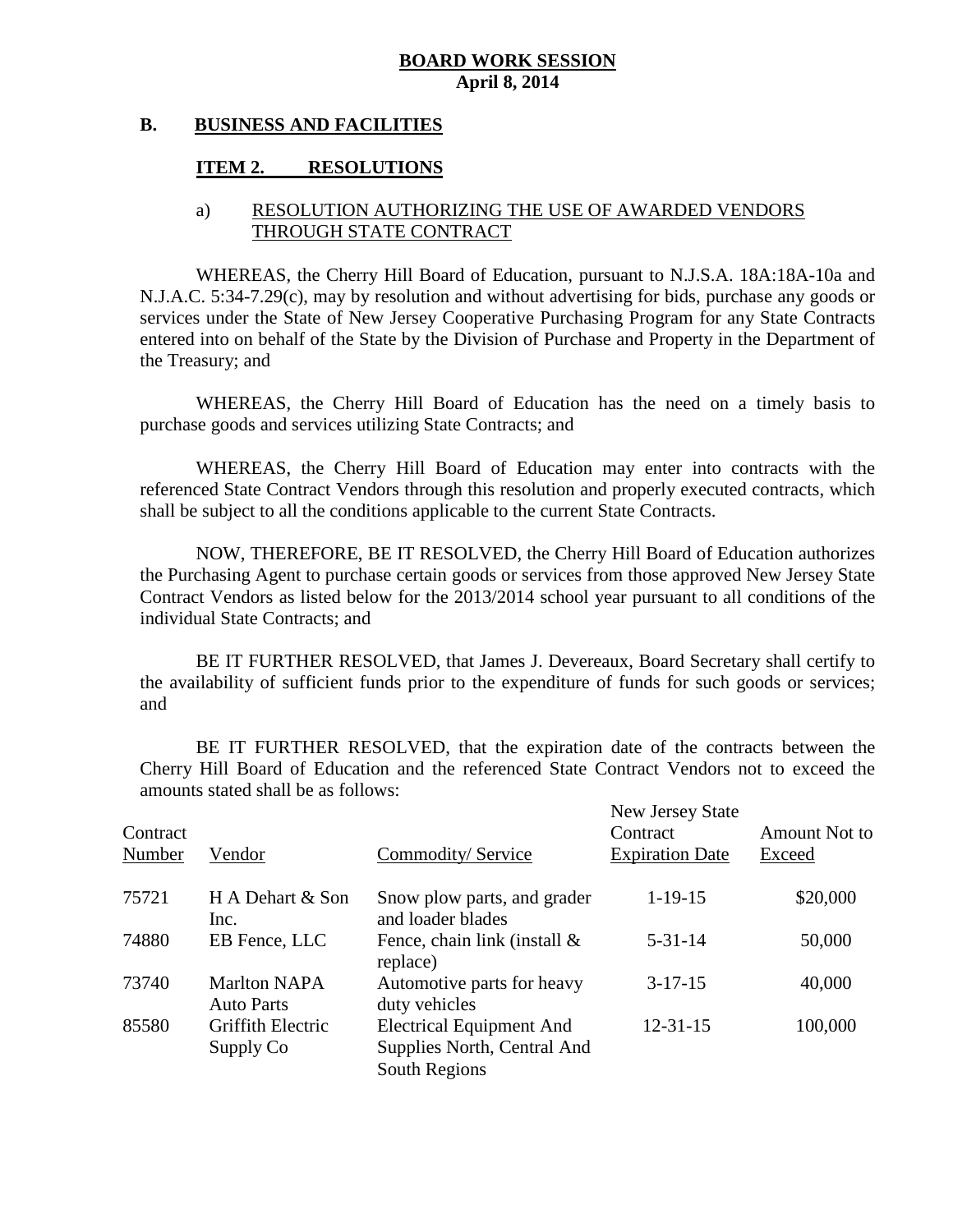# **B. BUSINESS AND FACILITIES**

# **ITEM 2. RESOLUTIONS**

### b) RESOLUTION AUTHORIZING THE USE OF AWARDED VENDORS THROUGH EDUCATIONAL DATA SERVICES

INFORMATION TO BE READY PENDING REVIEW.

#### c) APPROVAL OF AMENDED ARCHITECT OF RECORD AGREEMENT

Motion to accept Architect of Record's (Becica Associates) proposals for Automatic Fire Detection and Alarm System Replacement, Exterior Wall Renovations at Rosa Middle School, and Generator Installation/Replacement.

# **ITEM 3. RESOLUTION FOR THE AWARD OF BIDS**

### a) #SPEDT-040814 BUS ROUTES-SPECIAL EDUCATION – ESY (4-8-14)

INFORMATION TO BE READY FOR ACTION MEETING. Bid opens April 8<sup>th</sup>.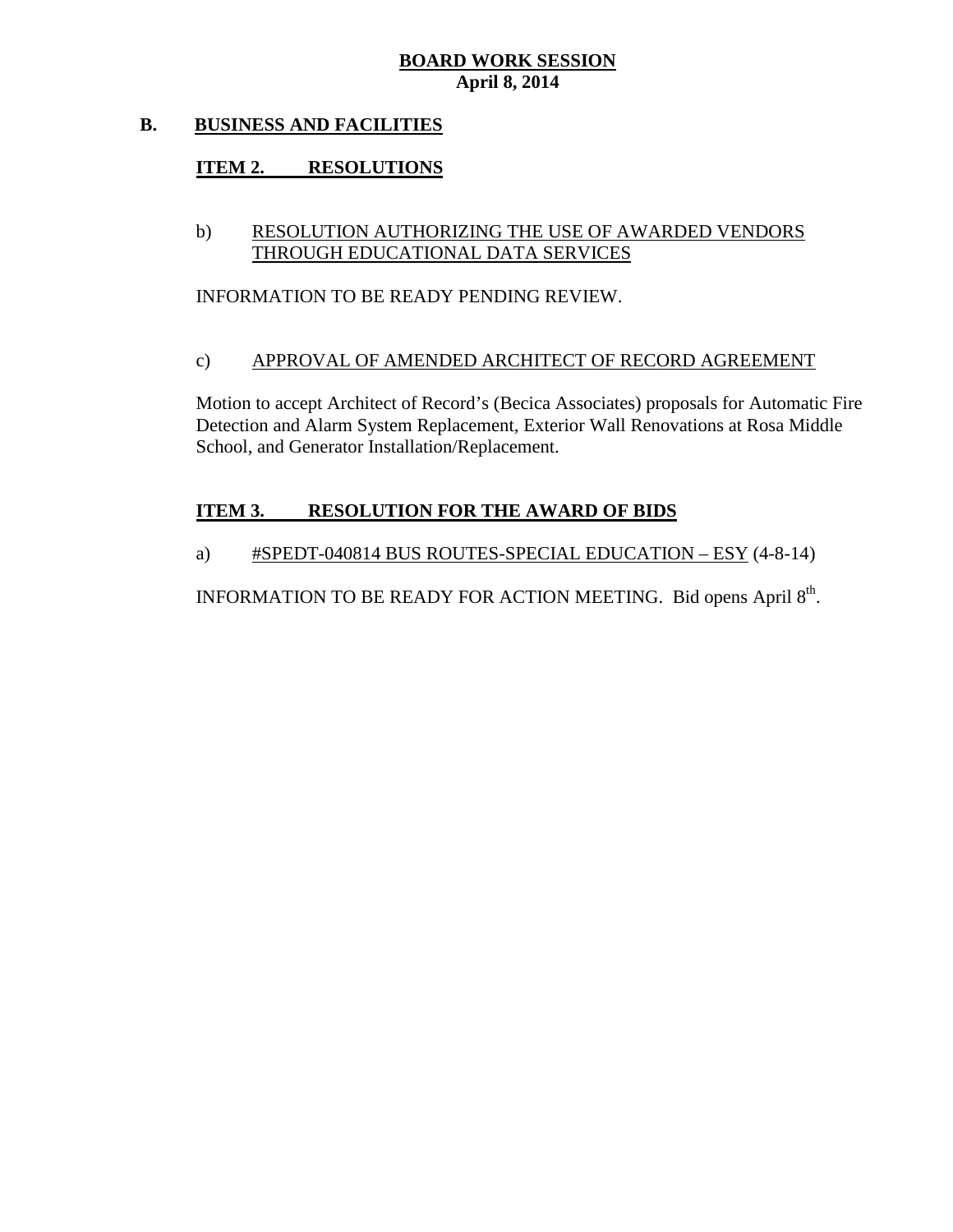### **B. BUSINESS AND FACILITIES**

# **ITEM 4. RESOLUTION FOR THE AWARD OF TRANSPORTATION**

# a) ROUTE #Q-YAMT – Y.A.L.E. SCHOOL ATLANTIC (MULLICA TWP., NJ)

### **RECOMMENDATION:**

Quotes were solicited by the Transportation Department with the low quote coming from Holcomb Bus Service, Inc. It is recommended that prior administrative approval be ratified for Holcomb Bus Service Inc. to transport (1) one classified student to/from school as listed below.

Route: Q-YAMT / Quote School: Y.A.L.E. School Atlantic (Mullica Twp., NJ) Company: Holcomb Bus Service, Inc. Date(s): 4/2/14 thru 6/20/14 Cost per diem: \$264.00 Aide cost: \$50.00 Total # of days: (51) Fifty-One Total Cost: \$16,014.00

PO# 14-06497 Account Code: 11-000-270-514-83-0001

# b) ROUTE #Q-TA – TITUSVILLE ACADEMY, TITUSVILLE, NJ

### **RECOMMENDATION:**

Quotes were solicited by the Transportation Department with the low quote coming from En Route Bus Service, LLC. It is recommended that approval be granted for En Route Bus Service, LLC to transport (1) one McKinney Vento student residing in Cherry Hill, NJ to/from Titusville Academy in Titusville, NJ as listed below.

Route: Q-TA/ Quote School: Titusville Academy, Titusville, NJ Company: En Route Bus Service, LLC Date(s): 5/1/14 thru 6/20/14 Cost per diem: \$325.00 Total # of days: Forty one (41) Total Cost: \$13,325.00

PO#14-06498 Account Code: 11-000-270-514-83-0001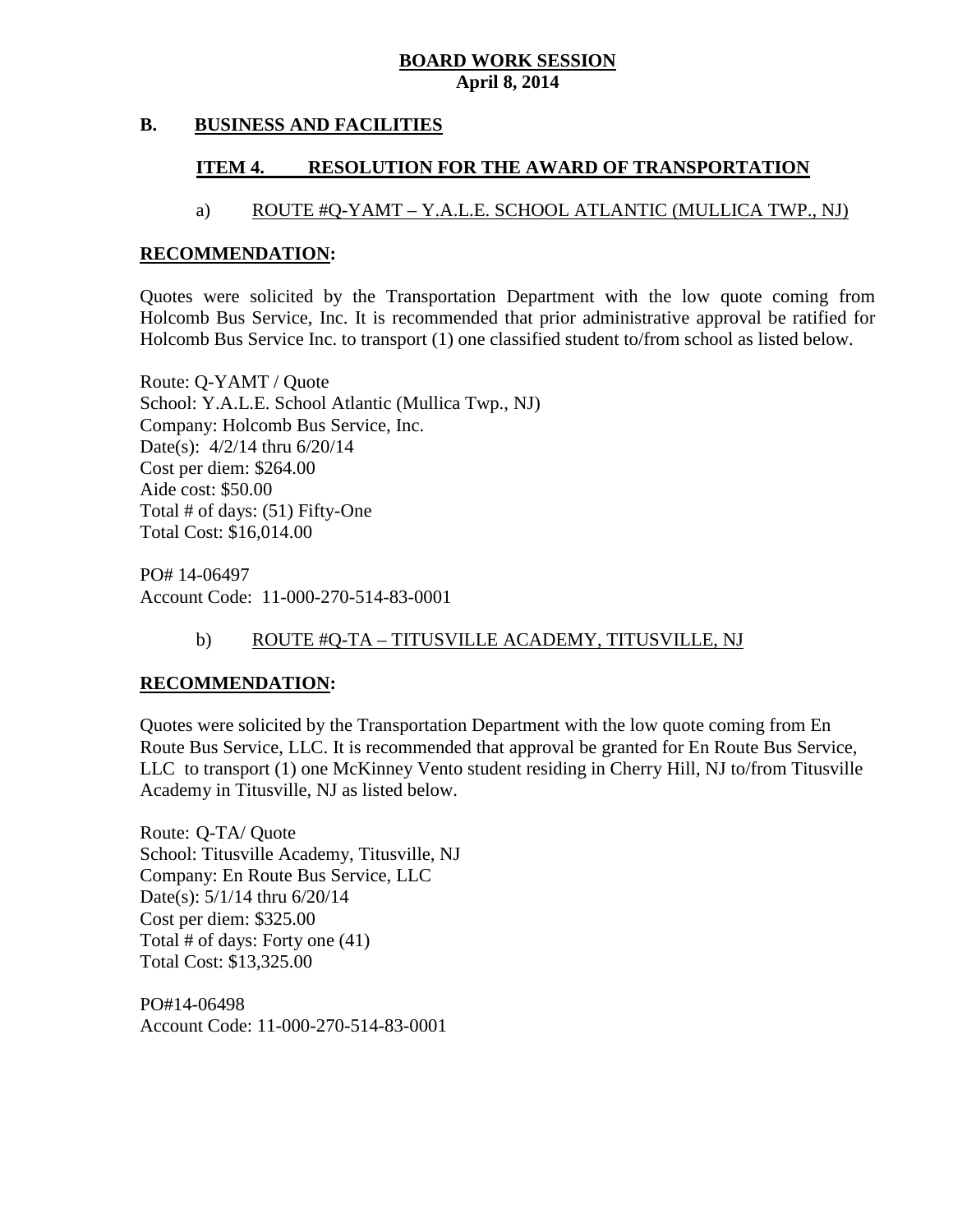# **B. BUSINESS AND FACILITIES**

# **ITEM 4. RESOLUTION FOR THE AWARD OF TRANSPORTATION**

# c) ROUTE #Q-OF1 – ORCHARD FRIENDS SCHOOL, RIVERTON, NJ

### **RECOMMENDATION:**

Quotes were solicited by the Transportation Department with the low quote coming from McGough Bus Company, Inc. It is recommended that prior administrative approval be ratified for McGough Bus Company, Inc. to transport (1) one classified student to/from Orchard Friends School as listed below.

Route: Q-OF1/ Quote School: Orchard Friends School, Riverton, NJ Company: McGough Bus Company, Inc. Date(s): 4/11/14 thru 6/20/14 Cost per diem: \$295.00 Total # of days: Forty five (45) Total Cost: \$13,275.00

PO#14-06499 Account Code: 11-000-270-514-83-0001

# d) ROUTE #BN-3W – BANCROFT ELEMENTARY SCHOOL, HADDONFIELD, NJ – WHEEL CHAIR

# **RECOMMENDATION:**

It is recommended that prior administrative approval be ratified for Hillman's Bus Service, Inc. to transport one classified student on a wheel chair van as listed below.

Route: BN-3W/ Wheel chair van School: Bancroft Elementary School, Haddonfield, NJ Company: Hillman's Bus Service, Inc. Original Route: BN-3 Original Bid: # 5127 Date(s): 3/24/14 thru 5/9/14 Cost per diem: \$55.00 Total # of days: (30) Thirty Total Cost: \$1,650.00

P.O. #14-06500 Account Code: 11-000-270-514-83-0001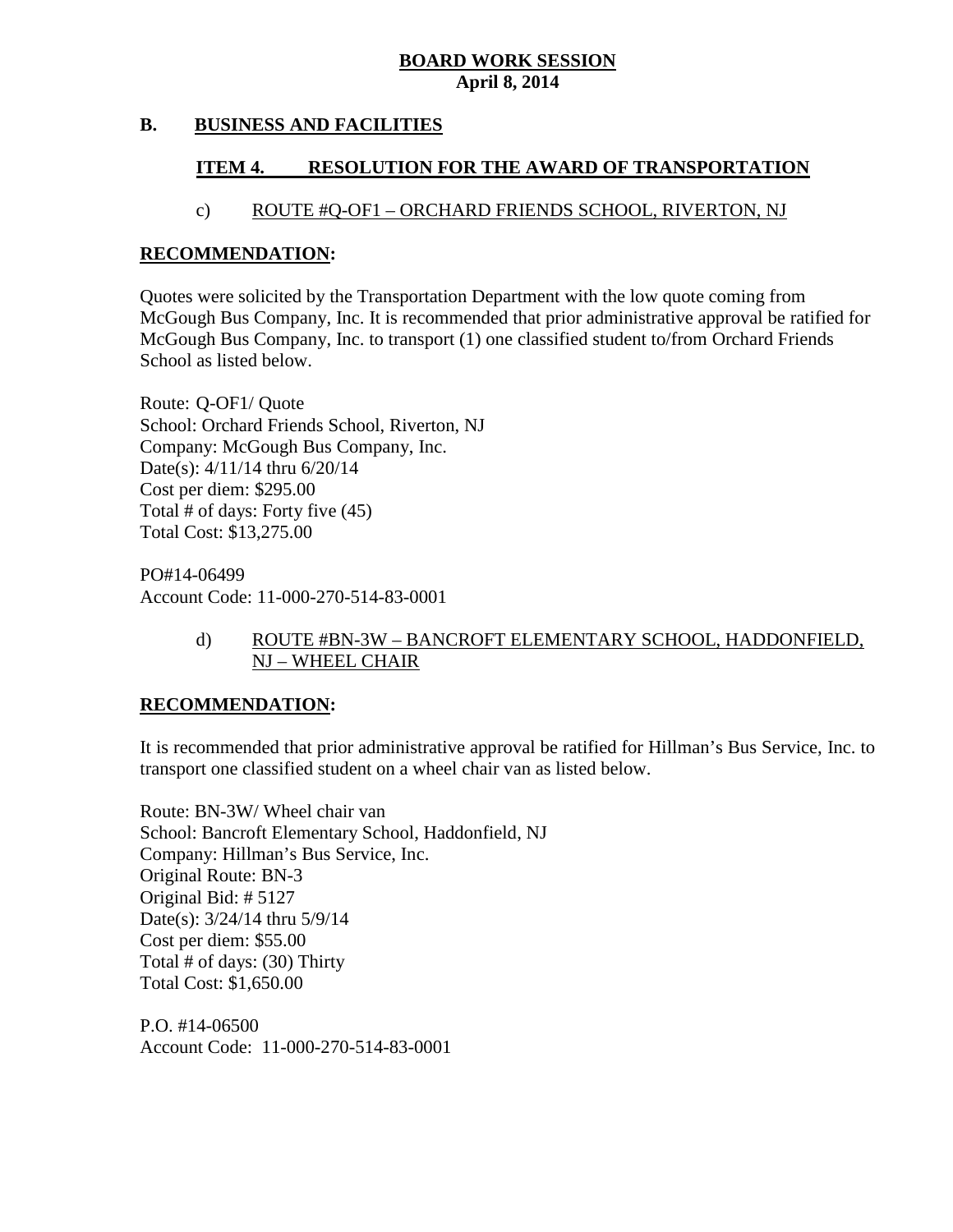# **B. BUSINESS AND FACILITIES**

# **ITEM 5. RESOLUTION FOR THE AWARD OF CHANGE ORDERS**

### a) BID #BRHRR-72710 – ROOFTOP HVAC EQUIPMENT REPLACEMENT AND ROOF RESTORATION AT BECK MIDDLE SCHOOL (7-27-10)

### **INFORMATION:**

Board approval is requested for Change Order 004 to be issued to A. A. Duckett, Glassboro, NJ to provide a credit for construction deficiencies (deduct \$18,000.00) at Beck Middle School. Original purchase order #14-02981 to be reduced by \$18,000.00 with this change order.

#### **RECOMMENDATION:**

Resolved, upon recommendation of the Assistant Superintendent, Business and Architect, that the Board approves Change Order 004 to A. A. Duckett, Glassboro, NJ to provide a credit to the Board for construction deficiencies at Beck Middle School (deduct \$18,000.00) and that the original purchase order #14-02981 be reduced by \$18,000.00 based upon this change order.

Original PO #11-02981 Account Code: 30 000 450 450 40 8012

# **ITEM 6. RESOLUTION AMENDING AUTHORIZATION OF NETWORK SERVICE AGREEMENT BETWEEN CHERRY HILL BOARD OF EDUCATION AND COMCAST BUSINESS COMMUNICATIONS LLC**

WHEREAS, on February 25, 2014, the Cherry Hill Board of Education approved a contract with Comcast Business Communications, LLC ("Comcast") for provision of managed network services to the Cherry Hill Public School District for an initial term of 24 months at a total cost of \$59,636.02 per month; and

WHEREAS, the final contract cost has subsequently been determined to be \$42,227.00 per month for basic Ethernet Private Line Services, Ethernet Dedicated Internet Services and local telephone service;

### NOW, THEREFORE, BE IT

RESOLVED, that the Board's February 25, 2014 resolution be and is hereby amended to reflect a final contract cost of \$42,227.00 per month for provision of managed network services by Comcast during the initial term of its contract; and be it

FURTHER RESOLVED, that all other terms of the Board's February 25, 2014 resolution awarding the contract to Comcast are hereby ratified and affirmed as originally adopted.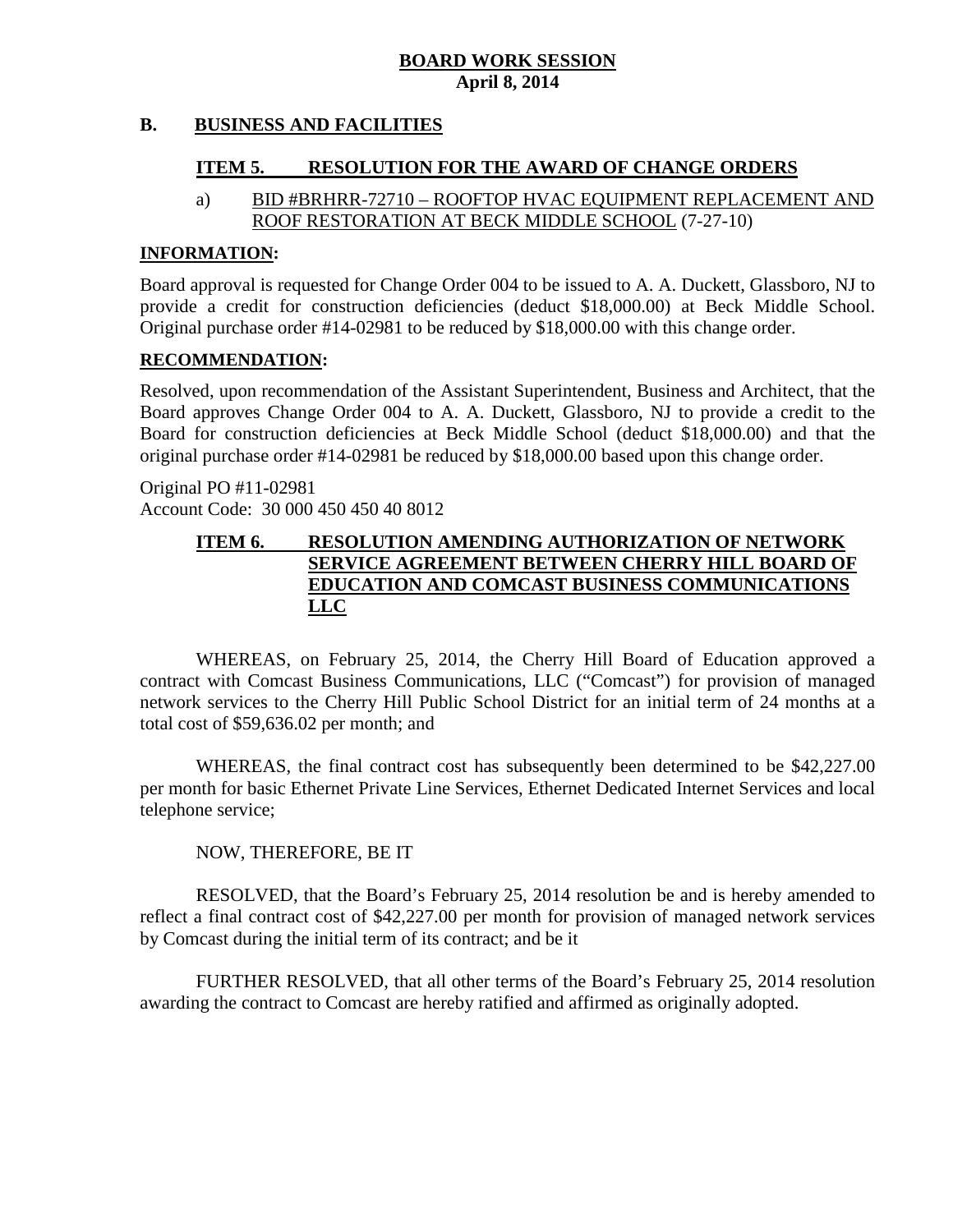# **B. BUSINESS AND FACILITIES**

# **ITEM 7. ACCEPTANCE OF DONATIONS**

| <b>SCHOOL</b>          | <b>DONATION</b>                                                                                 | <b>GROUP OFFERING</b><br><b>DONATION</b>                       | <b>VALUE</b>                  |
|------------------------|-------------------------------------------------------------------------------------------------|----------------------------------------------------------------|-------------------------------|
| West HS                | 1 Life Fit Leg Curl Machine<br>1 Life Fit Plate Laden Squat Press<br>2 Life Fit ISO Bench Press | Philadelphia Phillies                                          | \$3,000<br>\$3,900<br>\$4,000 |
| Johnson ES             | Monetary for Johnson ES<br><b>Community Garden</b>                                              | Darden Restaurant<br>Foundation c/o<br>Sustainable Cherry Hill | \$1,000                       |
| Mann ES                | Monetary for 2 Smartboards                                                                      | Mann PTA                                                       | \$11,020                      |
| District STAR<br>Games | Monetary Donation for STAR<br>Games                                                             | Cherry Hill Education<br>Foundation                            | \$5,000                       |
| <b>Barton ES</b>       | Monetary for Resource Texts                                                                     | Cherry Hill Education<br>Foundation                            | \$1,346                       |
| Cooper ES              | Monetary for National Geographic<br><b>Engage Reading program</b>                               | <b>Cherry Hill Education</b><br>Foundation                     | \$4,700                       |
| Sharp ES               | Monetary for Resource Books                                                                     | Cherry Hill Education<br>Foundation                            | \$2,029                       |
| Carusi MS              | Monetary for Yamaha Baritone<br>Saxophone                                                       | Cherry Hill Education<br>Foundation                            | \$4,250                       |
| Carusi MS              | Monetary for 75 Logitech -H540<br><b>On-Ear Headsets</b>                                        | Cherry Hill Education<br>Foundation                            | \$3,345                       |
| Rosa MS                | Monetary for Epson PL93XGA<br>LCD 2600 LUM Projector                                            | Cherry Hill Education<br>Foundation                            | \$612                         |
|                        | *Unexpended funds will be returned to Cherry Hill Education Foundation                          |                                                                |                               |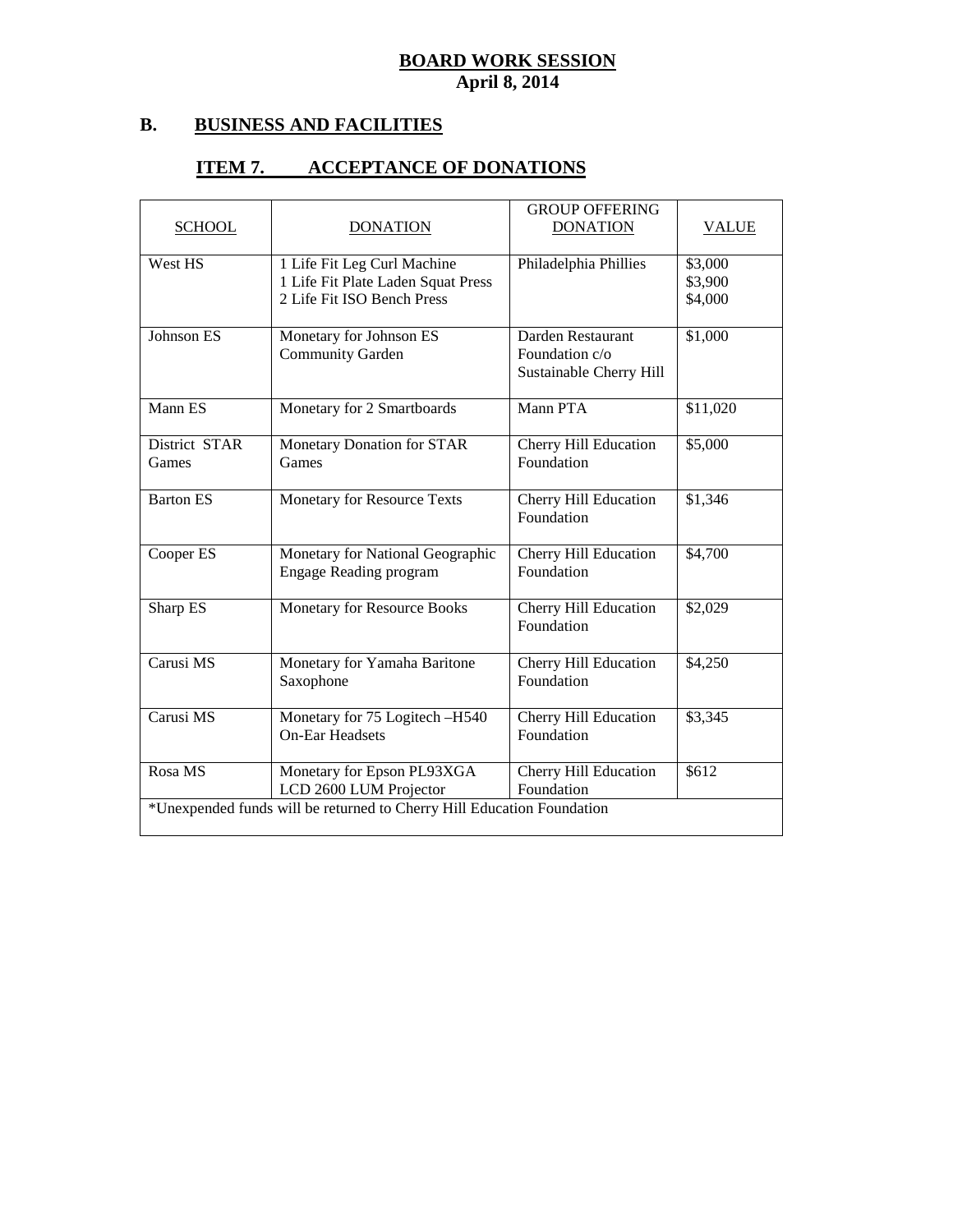### **C. HUMAN RESOURCES/NEGOTIATONS**

#### **Board Goals**

- **Continue to improve student achievement at all grade levels for all students and close achievement gaps where they exist.**
- **Create a cost-effective budget that provides for education resources as well as preventive maintenance and ongoing facilities improvement in all schools.**
- **Enhance communication with and outreach to internal and external stakeholders.**
- **Enhance relationships with internal stakeholders through effective hiring and retention practices and staff training programs**

The Superintendent recommends the following:

- 1. Appointments—Certificated
- 2. Leaves of Absence—Certificated
- 3. Leave of Absence—Non-Certificated
- 4. Approval of Job Description
- 5. Approval of Revised Job Description

# **ITEM 1. APPOINTMENTS—CERTIFICATED**

(a) Student Teaching

### **RECOMMENDATION:**

It is recommended that the persons listed be approved for student teaching in accord with the data presented.

| <b>Name</b>    | College/University | <b>Effective Dates</b> | Cooperating Teacher/School |
|----------------|--------------------|------------------------|----------------------------|
| Sarah Roadside | Rider              | $1/26/15 - 5/07/15$    | Tracy Cooper/CHHS West     |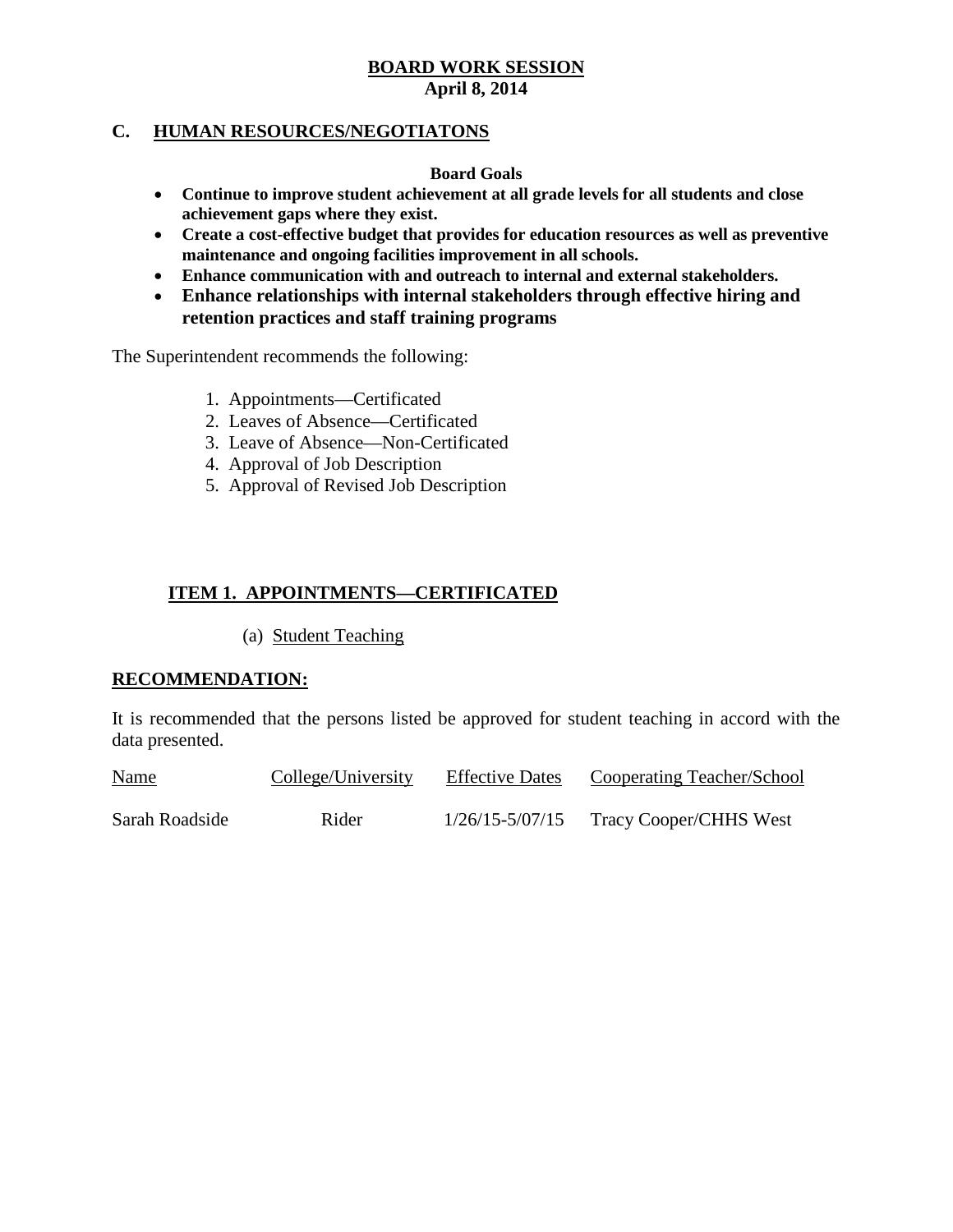### **C. HUMAN RESOURCES/NEGOTIATONS**

### **ITEM 1. APPOINTMENTS—CERTIFICATED** - continued

(b) Mentor Teachers

### **RECOMMENDATION:**

It is recommended that the teacher listed be approved as a mentor in accord with the data presented. Monies budgeted from account #'s 11-120-100-101-98-0102/#11-130-100-101-98- 0102/#11-140-100-101-98-0102.

| <b>Name</b>   | <u>Protégé</u>  | School           | Amount         | <b>Effective Dates</b> |
|---------------|-----------------|------------------|----------------|------------------------|
| Janine Cooney | Kristin McGrath | <b>CHHS</b> East | \$550 prorated | $2/20/14 - 6/30/14$    |

(c) Substitute Teachers

### **RECOMMENDATION:**

It is recommended that the persons listed be approved as substitute teachers for the 2013-14 school year effective 4/29/14-6/30/14. Monies budgeted from account #11-120-00-101-98- 0150/#11-130-100-101-98-0150/#11-140-100-101-98-0150/#11-000-213-104-98-0150.

| Name        | Name        | Name        |
|-------------|-------------|-------------|
| Dawn Lanuez | Lisa Mainor | John Rosser |

# (d) Extended School Year Program

#### **RECOMMENDATION:**

It is recommended that the persons listed be approved for the 2014 extended school year program effective 6/23/14-7/31/14. Monies budgeted from account #11-204-100-101-71-0102.

| <b>Name</b>       | Assignment               | Amount |  |
|-------------------|--------------------------|--------|--|
| Gail Ward         | <b>Teacher in Charge</b> | \$500  |  |
| Melissa Gallagher | Teacher in Charge        | \$500  |  |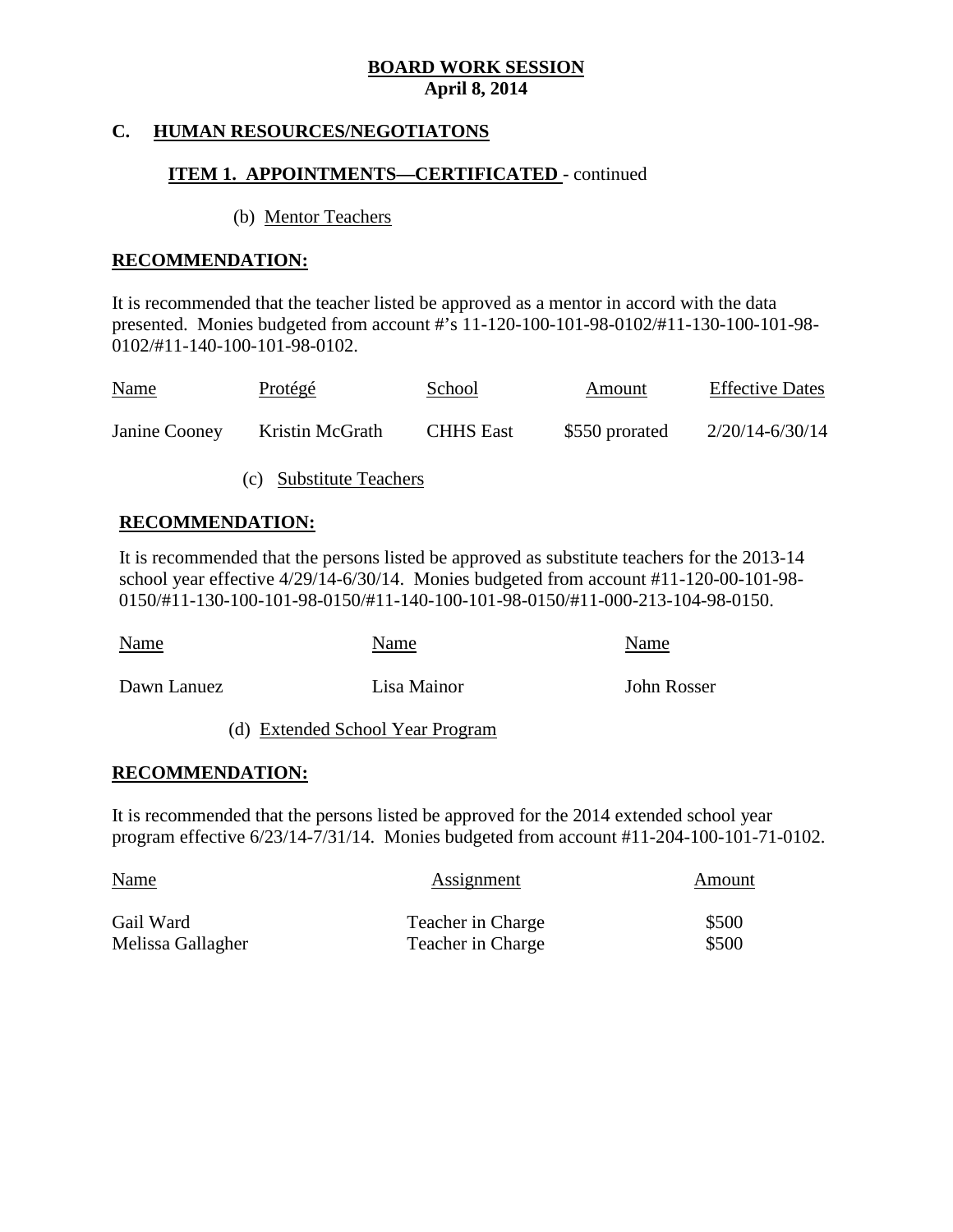# **C. HUMAN RESOURCES/NEGOTIATONS**

# **ITEM 2. LEAVES OF ABSENCE—CERTIFICATED**

# (a) Leave of Absence, With/Without Pay

### **RECOMMENDATION:**

It is recommended that the persons listed be approved for a leave of absence, with/without pay in accord with the data presented.

| Name                     | Assignment                         | <b>Effective Date</b>                                                                          |
|--------------------------|------------------------------------|------------------------------------------------------------------------------------------------|
| Michael Cheeseman        | Paine-Media Specialist             | Leave with pay $2/19/14 - 2/25/14$                                                             |
| <b>Natalie Stanzione</b> | <b>Beck-Special Education</b>      | Leave without pay $5/05/14 - 5/09/14$                                                          |
| Caryn Lipkowitz          | Carusi-Humanities                  | Leave with pay $3/13/14 - 4/04/14$ ;<br>without pay $4/04/14-4/18/14$ (revised)                |
| Janet Boecklen           | <b>Stockton-Special Education</b>  | Leave without pay $2/03/14 - 5/02/14$ ;<br>without pay $5/05/14 - 6/30/14$ (leave<br>extended) |
| Kimberly Blinsinger      | Mann/Woodcrest-Music               | Leave with pay 5/19/14-6/30/14                                                                 |
| Paula Saillard           | <b>CHHS East-World Language</b>    | Leave with pay 4/10/14-5/09/14                                                                 |
| Dina Campbell-Mathis     | <b>CHHS West-Special Education</b> | Leave with pay 6/13/14-6/30/14                                                                 |

# **ITEM 3. LEAVES OF ABSENCE—NON-CERTIFICATED**

(a) Leave of Absence, With/Without Pay

### **RECOMMENDATION:**

It is recommended that the persons listed be approved for a leave of absence, with/without pay in accord with the data presented.

| Name                           | Assignment                                                           | <b>Effective Date</b>                                                                                                                                                  |
|--------------------------------|----------------------------------------------------------------------|------------------------------------------------------------------------------------------------------------------------------------------------------------------------|
| Cathy Korngut<br>Timika Smalls | <b>Barclay-Educational Assistant</b><br>Kilmer-Educational Assistant | Leave without pay $4/21/14 - 4/25/14$<br>Leave with pay 3/04/14-3/28/14;<br>without pay $3/31/14$ -until a<br>determination is made regarding a<br>return to work date |
| Keila Rosado                   | Malberg-HR Coordinator                                               | Intermittent leave without pay<br>$3/24/14 - 6/30/14$                                                                                                                  |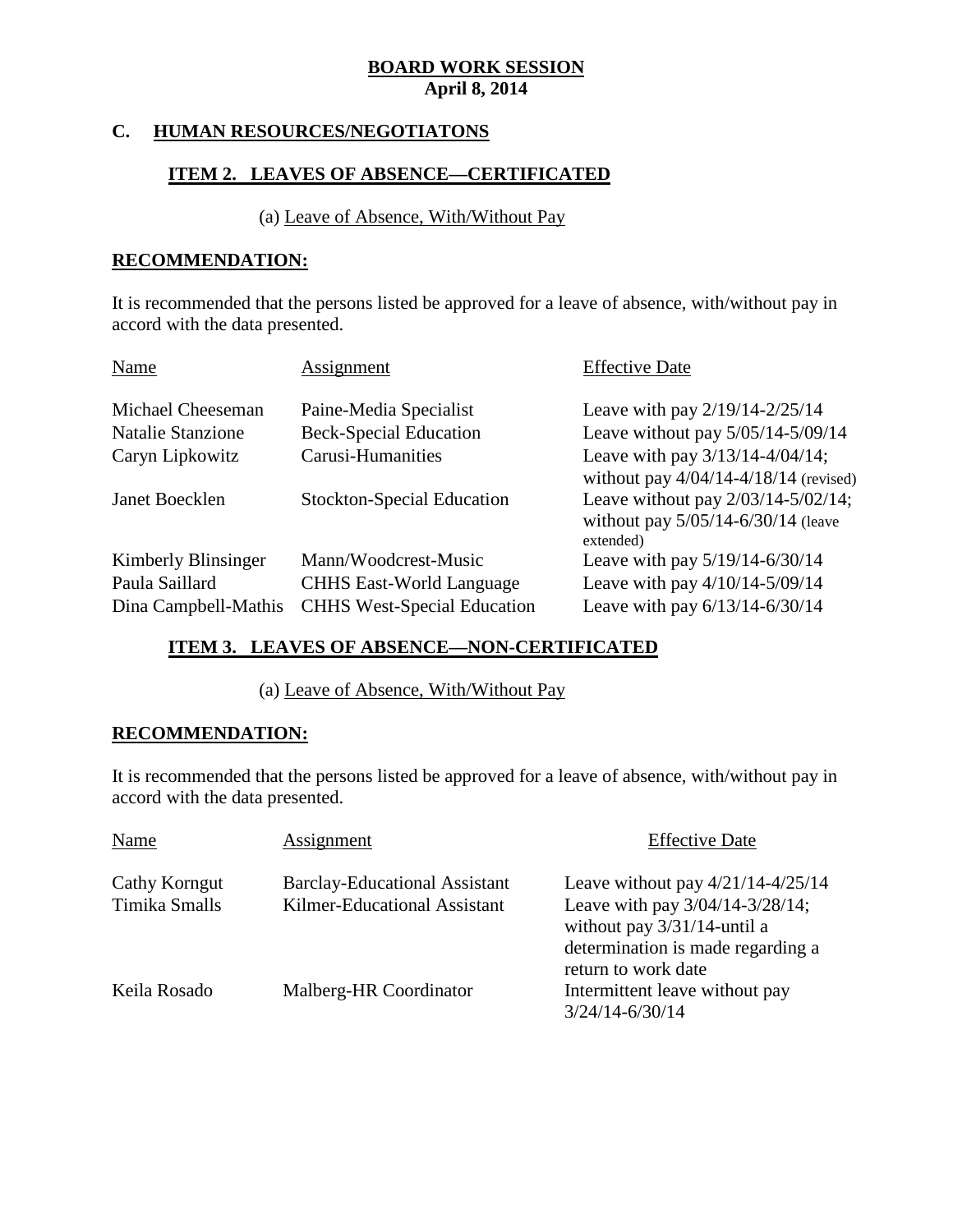# **C. HUMAN RESOURCES/NEGOTIATONS**

# **ITEM 4. APPROVAL OF JOB DESCRIPTION**

# **RECOMMENDATION:**

It is recommended that the job description listed be approved as presented effective 4/30/14.

• Teacher Coordinator

# **ITEM 5. APPROVAL OF REVISED JOB DESCRIPTION**

### **RECOMMENDATION:**

It is recommended that the revised job descriptions listed be approved as presented effective 4/30/14.

- Assistant Shift Manager Night Shift (Custodial and Maintenance)
- Coordinator of Research and Assessment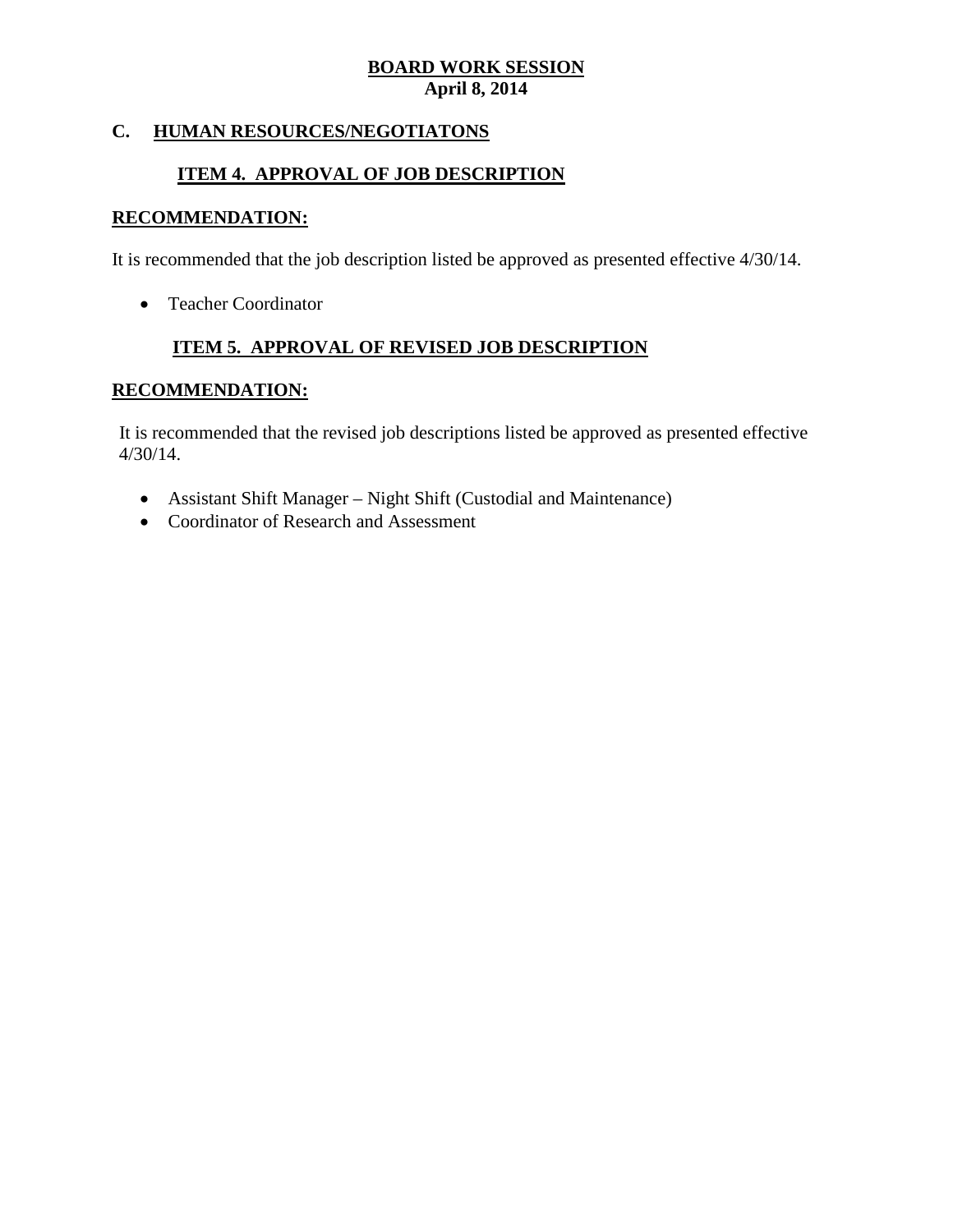# **D. POLICIES & LEGISLATION COMMITTEE**

### **Board Goals**

- **Continue to improve student achievement at all grade levels for all students and close achievement gaps where they exist.**
- **Create a cost-effective budget that provides for educational resources as well as preventive maintenance and ongoing facilities improvement in all schools.**
- **Enhance communication with and outreach to internal and external stakeholders.**
- **Enhance relationships with internal stakeholders through effective hiring and retention practices and staff training programs.**

The Superintendent recommends the following:

- 1. First Reading of Policy
- 2. Approval of Harassment/Intimidation/Bullying Investigation Decisions

# **ITEM 1. FIRST READING OF POLICIES**

- Draft Policy 4111: Recruitment, Selection and Hiring (Certificated)
- Draft Policy 4211: Recruitment, Selection and Hiring (Certificated)
- Draft Policy 5131.5: Vandalism/Violence

# **RECOMMENDATION:**

It is recommended that the policies listed above be approved for first reading as submitted.

# **ITEM 2. APPROVAL OF HARASSMENT/INTIMIDATION/BULLYING INVESTIGATION DECISIONS**

Be it Resolved, that the Cherry Hill Board of Education approves issuance of written decisions affirming, rejecting or modifying the Superintendent's determination in the following student HIB investigations:

| Incident Report No. | <b>Board Determination</b> | Incident Report No. | <b>Board Determination</b> |
|---------------------|----------------------------|---------------------|----------------------------|
| $13 - 14:148$       |                            |                     |                            |
| $13-14:149$         |                            |                     |                            |
| $13-14:150$         |                            |                     |                            |
|                     |                            |                     |                            |